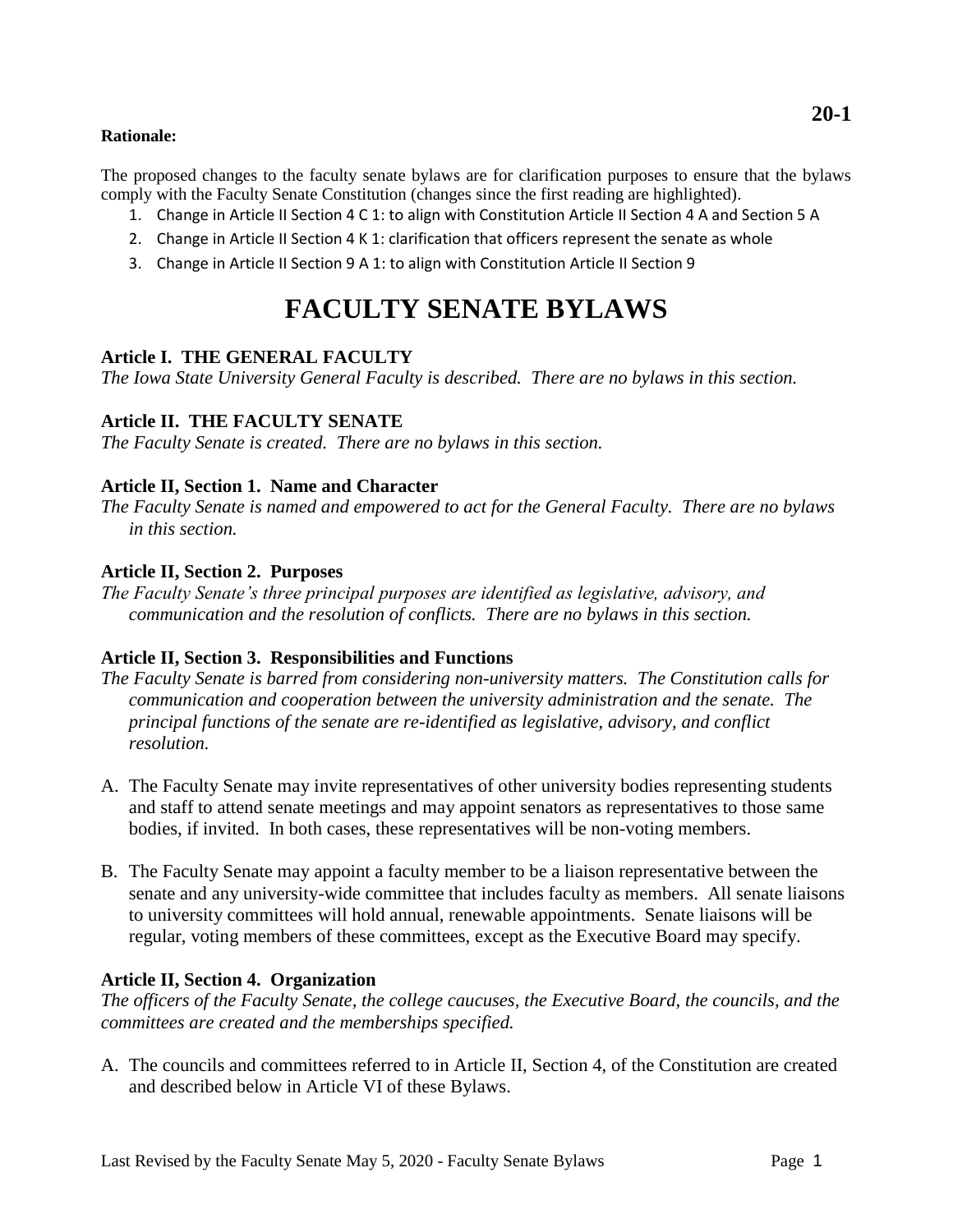B. The officers and council chairs constitute the Administrative Committee. This committee exists only as an advisory body to the senate president, who will call meetings when desired.

The officers and caucus chairs constitute the Representative Committee. This committee exists only as an advisory body to the senate president, who will call meetings when desired.

# C. Elections

- 1. Nominations for Faculty Senate officers and council chairs will be received at the senate meeting preceding their election. To be eligible to serve as a senate officer or council chair, the nominee must be an elected departmental or college at-large senator at the time of the nomination. Additional nominations may be accepted from the floor prior to the vote. Election of the president-elect will be held at the January meeting of the senate. Election of the senate secretary and council chairs will be held at the March meeting of the senate. Election of caucus chairs and of college representatives to the councils will be completed by the April meeting of the senate. The naming of council members to standing committees will be completed by the final regular meeting of the senate in the spring. Senators-elect are eligible for election to vacant caucus, council, and senate positions.
- 2. All Faculty Senate elections will be by written or electronic, secret ballot and will require a simple majority of the members present and voting. If electronic balloting is used, provisions must be made to allow for write-in votes, as a separately listed voting category.
- 3. Faculty Senate officers, council chairs, council members, and Executive Board members will begin their terms of office after Old Business at the final regular meeting of the senate each spring.
- 4. Should the president-elect become the senate president at any time before the final regular meeting of the year, a new president-elect will be elected (if necessary) and will assume that office immediately.
- D. Powers and Duties of the Faculty Senate President
	- 1. The Faculty Senate president will issue the call for senate meetings and preside over each meeting of the senate and the Executive Board. With the advice and consent of the Executive Board, the senate president will appoint senate liaisons to university committees where official senate representation is desired and will nominate faculty representatives to all other university committees where appointment of faculty rests with other individuals.

*2. With the advice and consent of the Executive Board, the senate president may create ad hoc committees and will report promptly the creation of such ad hoc committees to the Faculty Senate.* 

3. With the advice and consent of the Executive Board, the senate president will appoint members to all standing and ad hoc committees of the Faculty Senate and will appoint the chairs of such committees. The committee on committees will provide recommendations for committee members, liaisons, and chairs to the senate president. A list of all committees to which liaisons are appointed will be maintained by the senate office.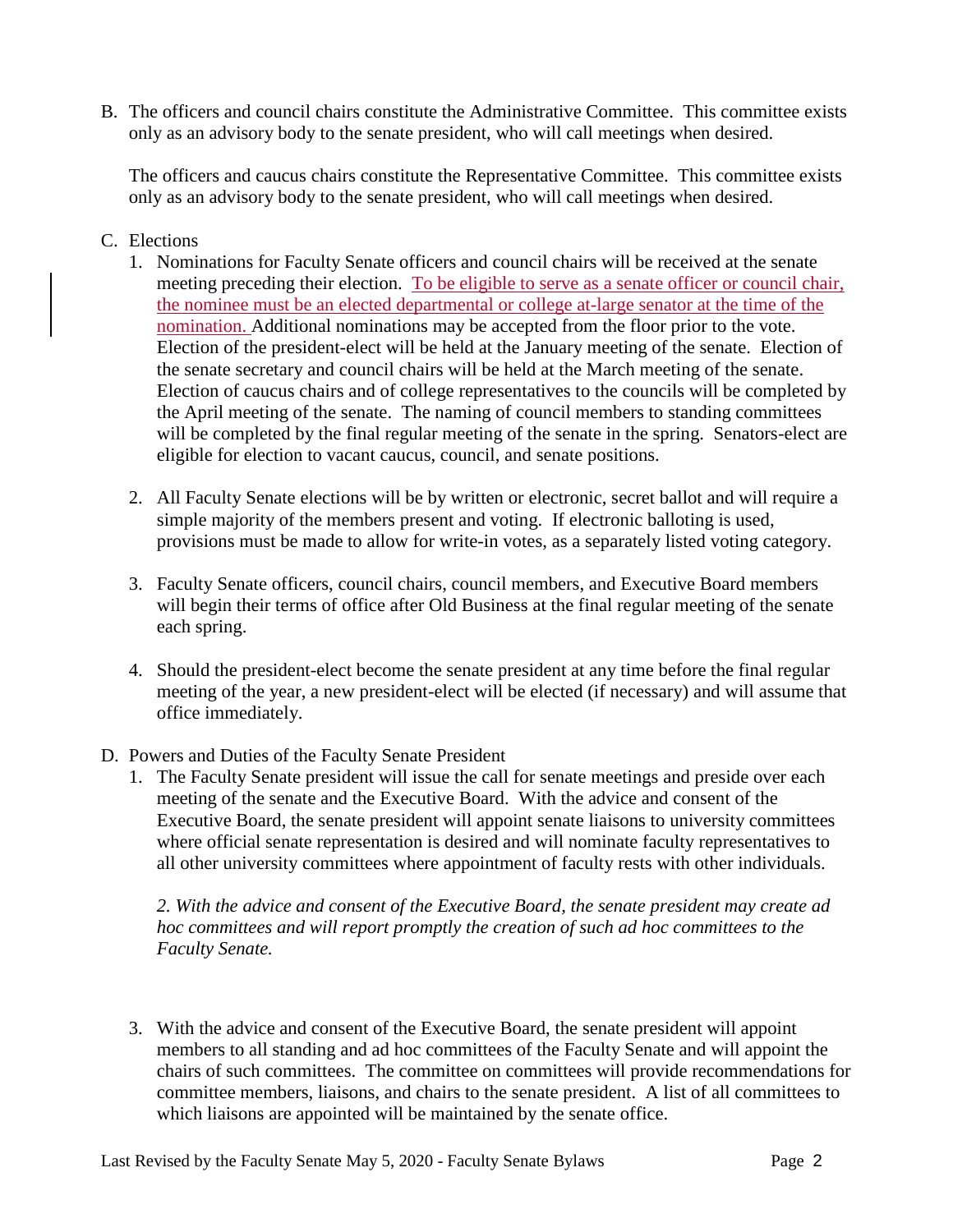- 4. The senate president will convey by memo to the university president and the provost any Faculty Senate actions. Whenever the senate president, on behalf of the Faculty Senate or the Executive Board, requests information or provides advice or recommendations to any university administrator, the administrator may be asked to provide a timely, written response. In the event the university president does not approve a recommendation from the senate, and does not provide written reasons for his or her objections, the senate president may request in writing such documentation in accordance with the Constitution.
- 5. The senate president or his or her designee will represent the Faculty Senate at the various university forums, councils, and committees that require or request the president's participation, and those in which by administrative policy he or she is understood to be a participant.
- 6. The senate president will appoint a parliamentarian, who need not be a senator and who will be present at each Faculty Senate meeting.
- 7. The senate president will provide a written annual report of the Faculty Senate's activities to the senate, the General Faculty, the university president, and the provost at the end of the spring term.
- 8. The senate president initiates the Faculty Senate review of administrative officers and their offices (see Faculty Handbook).
- 9. With the advice and consent of the Executive Board, the senate president will schedule additional senate meetings to discuss special topics and may cancel senate meetings due to lack of business.
- 10. With the advice and consent of members of the Administrative Committee, the senate president will cancel senate meetings in timely fashion due to inclement weather or other exigency.
- E. Roles of the President-Elect
	- 1. The president-elect will advise and assist the senate president. In the case of the senate president's temporary absence, the president-elect will chair meetings and otherwise act on behalf of the senate president.
	- 2. The president-elect will represent the Faculty Senate at the various university forums, councils, and committees that require or request the president-elect's participation, and those in which the senate president has designated the president-elect to represent the senate.
	- 3. Should the office of senate president become vacant for any reason, the president-elect will become the senate president. Whenever the office of president-elect is vacant, a new president-elect will be elected. The new president-elect will take office immediately, and his/her senate seat becomes a temporary vacancy (see Article II, Sections 11-12). The term of office of the person elected to fill this vacancy will be three years.
	- 4. The president-elect will chair the Committee on Committees; the members will consist of the caucus chairs.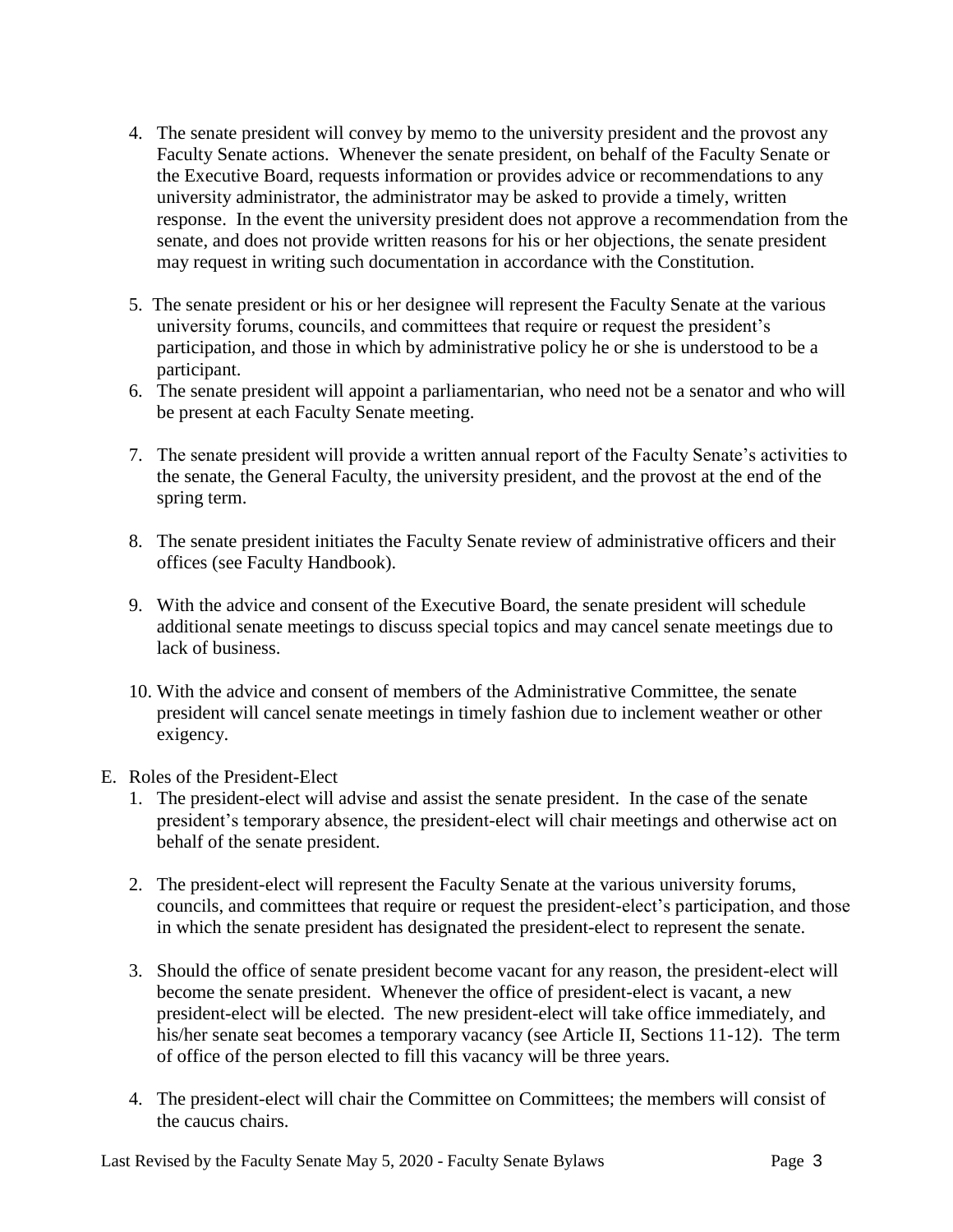- F. Roles of the Past-President
	- 1. The outgoing president is designated "past-president" for one year following the end of his or her term as faculty senate president.
	- 2. The past-president will advise and assist the senate president.
	- 3. The past president may attend and vote at Executive Board and Faculty Senate meetings.
- G. Roles of the Senate Secretary
	- 1. The senate secretary will be elected by the Faculty Senate for a two-year term.
	- 2. The senate secretary will prepare minutes of Faculty Senate and Executive Board meetings.
	- 3. The senate secretary will maintain council and committee documents is responsible for submitting council and committee documents for archival purposes to the library.
- H. Roles of the Office Secretary
	- 1. An office secretary will be employed by the Faculty Senate to record and transcribe senate meetings and maintain the senate website.
	- 2. The office secretary will do other clerical work for the senate, its officers, councils, and committees.
- I. Powers and Duties of the Executive Board
	- 1. The Executive Board is subject to the decisions of the Faculty Senate, and none of its acts may conflict with decisions made by the senate. The senate may countermand any action of the Executive Board.
	- 2. The Executive Board will:
		- a. provide leadership and planning for the Faculty Senate, especially in the preparation of the senate's long range and annual goals
		- b. oversee and direct the preparation of the agenda for the Faculty Senate, ensuring that all issues recommended by senate councils are docketed on the senate agenda in a timely manner for action by the senate
		- c. act for the Faculty Senate when the senate is not in session and report such actions to the senate at its next meeting; this does not include any authority to amend the Constitution or the Bylaws
		- d. circulate to all members of the Faculty Senate the minutes of Executive Board meetings
		- e. manage relationships between the Faculty Senate and the university administration and other organizations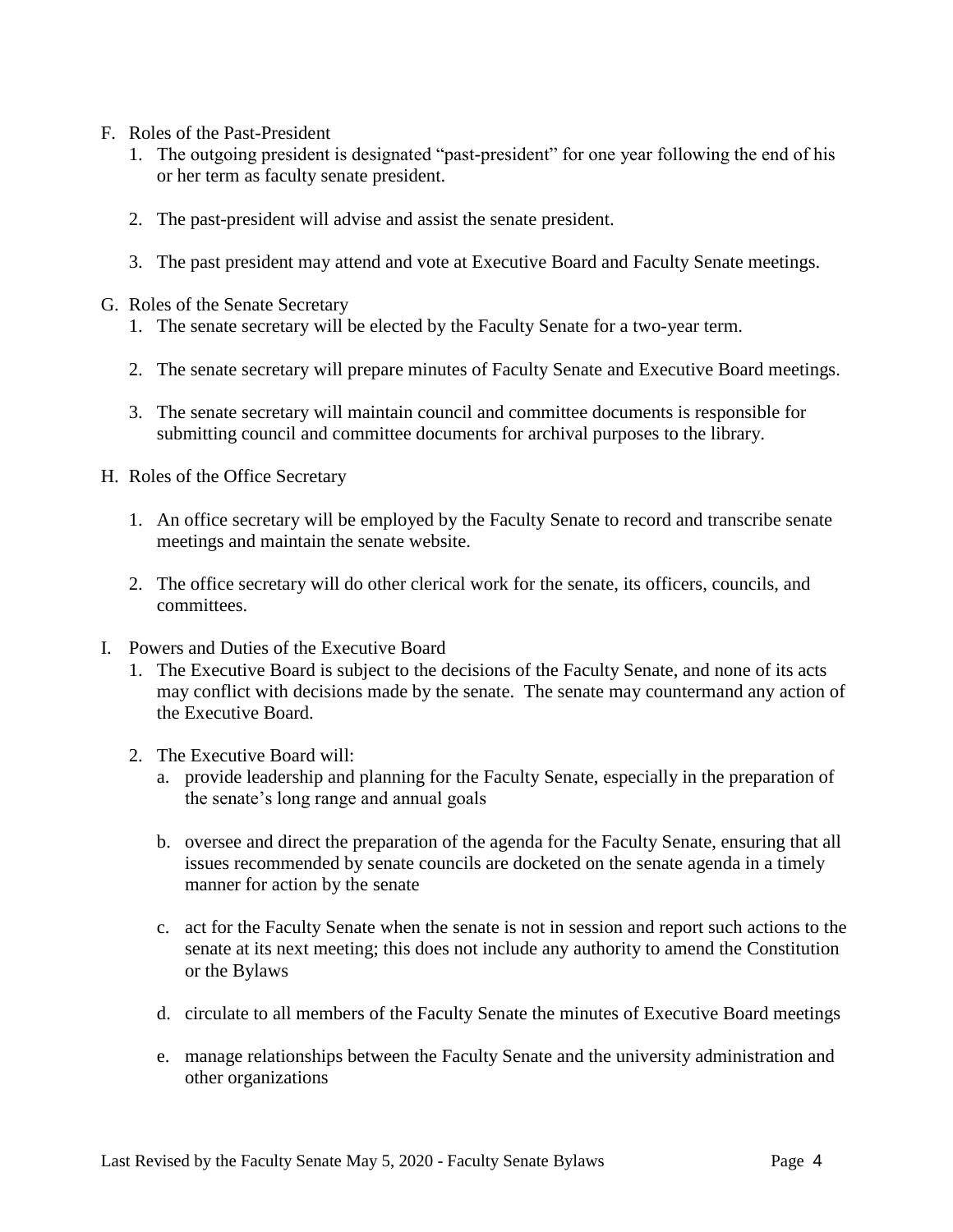- f. advise the senate president on the appointment of standing and ad hoc committee members and chairs and other matters, as requested
- 3. Committees that report to the Executive Board
	- a. Committee for Oversight of Academic Reorganization

CHARGE: Executives the Faculty Senate's required role to monitor all phases of academic reorganization as covered by the Policy for Academic Reorganization. The Committee for Oversight of Academic Reorganization will report to the Faculty Senate Executive Board.

MEMBERSHIP—VOTING: The voting members of the committee will be the chair and one member representing each college. Members with a conflict of interest on a particular reorganization will recuse themselves from voting.

NON-VOTING: Non-voting ex officio member will be the Faculty Senate president.

b. Committee on Honorary Degrees

CHARGE: Invites nominations for honorary degrees based on a candidate's record of scholarship, research, and/or creative activity, reviews nominations, and recommends names directly to the Faculty Senate Executive Board for the awarding of honorary degrees.

MEMBERSHIP—VOTING: The voting members of the committee will include the chair and a representative from each college.

c. Reserved.

- J. Faculty Senate Councils
	- 1. Faculty Senate councils will report to the senate Executive Board and will be guided by its recommendations and actions.
	- 2. Faculty Senate councils:
		- a. will oversee and coordinate the activities of the committees under the council; they will review and may revise resolutions and proposals prior to consideration by the Executive Board
		- b. will ensure that issues are adequately prepared and that integrated policy proposals are submitted to the Executive Board for senate action in a timely manner
		- c. will keep agenda and minutes of their activities and periodically deliver them to the office secretary for posting on the senate website; will see that the committees under the council keep adequate records of their activities and of the texts of their resolutions and other documents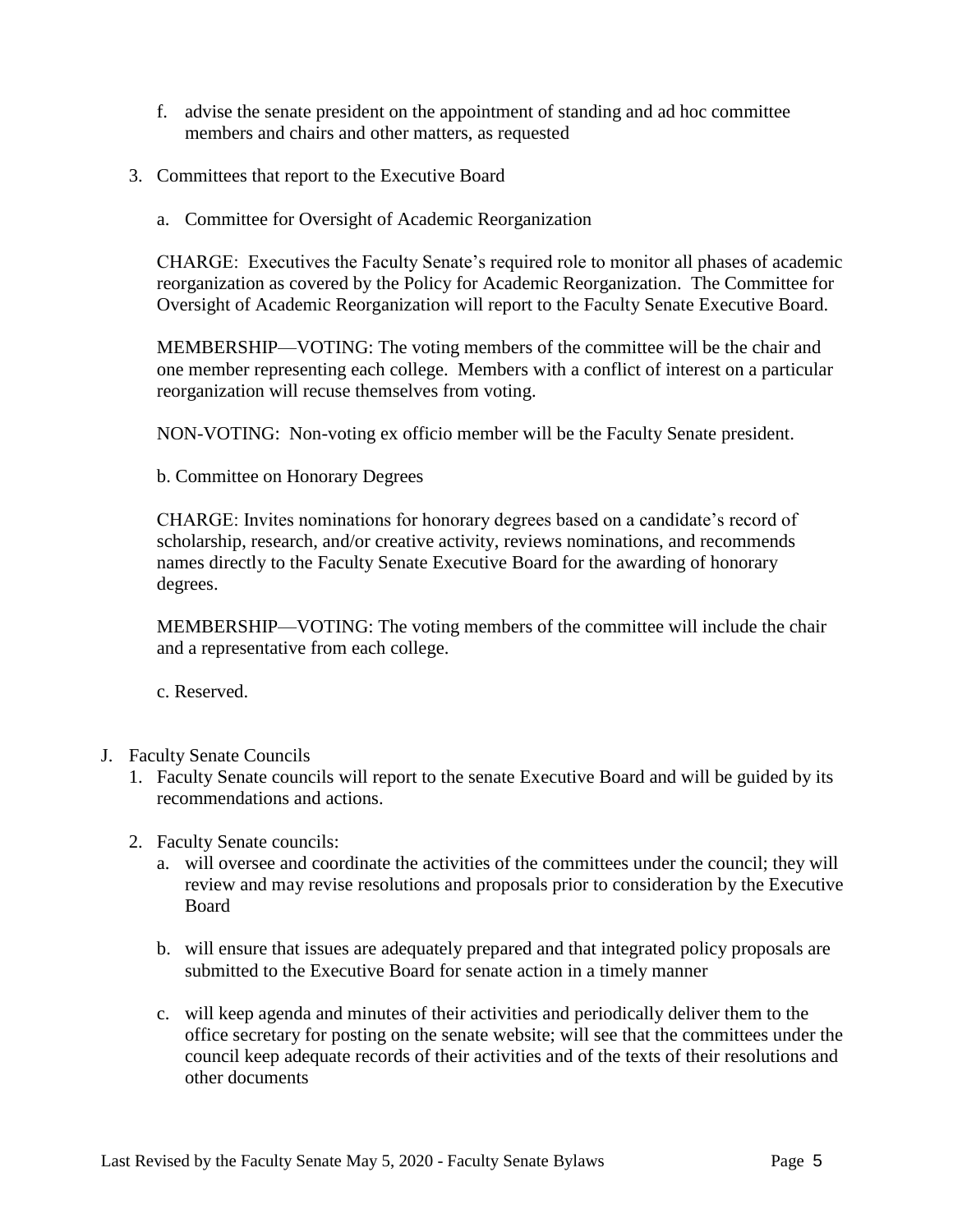- d. will provide written reports to the Executive Board and the Faculty Senate annually (or more often if requested by the senate president) on the activities of the council and of the committees reporting to it
- K. Faculty Senate Caucuses
	- 1. The elected departmental or college at-large senators from each college will form a caucus. Faculty Senate officers represent the senate as a whole (they may continue to participate as a n ex officio non-voting member of their caucus) and may not officially represent a caucus on any faculty senate council or committee.
	- 2. Each caucus will elect a senator from its membership to serve as caucus chair. The caucus chair will be a voting member of the Executive Board and will serve on the Committee on Committees.
	- 3. Caucuses:
		- a. Will report senate business to constituents in their colleges
		- b. Will relay items of interest and concern from the college to the Faculty Senate.
		- c. Will serve as an organizational structure to conduct college business as needed.
		- d. With the caucus chair, the members will identify and encourage faculty to serve on senate and university committees.
		- e. May serve in other capacities as requested by the college.

# **Article II, Section 5. Membership**

*Departmental, at-large college, and ex officio members of the Faculty Senate are specified.* 

*A. The Council on Faculty Governance will report to the Faculty Senate by December each year its recommendations for the yearly elections, which will include a list of department and college at-large seats to be filled.* 

- B. The most recent enumeration of faculty in the university's annual report to the Board of Regents will be used to determine college representation, adjusted for individual faculty and departments with split affiliations aligning with a department or college, as set forth herein and in the Constitution, Article II, Section 8 (Definitions). Once established, the number of at-large senators per college will remain constant until a periodic re-adjustment occurs in years ending in zero or five, when the most recently available faculty numbers will be used to determine new college at-large representation.
	- 1. In the event that a college's number of at-large senators decreases as a result of the adjustment made every five years, incumbent senators will serve out their term without replacement until the appropriate adjustment is accomplished. If a college's number of atlarge senators increases, the increase will become effective with the next election and seating of at-large senators.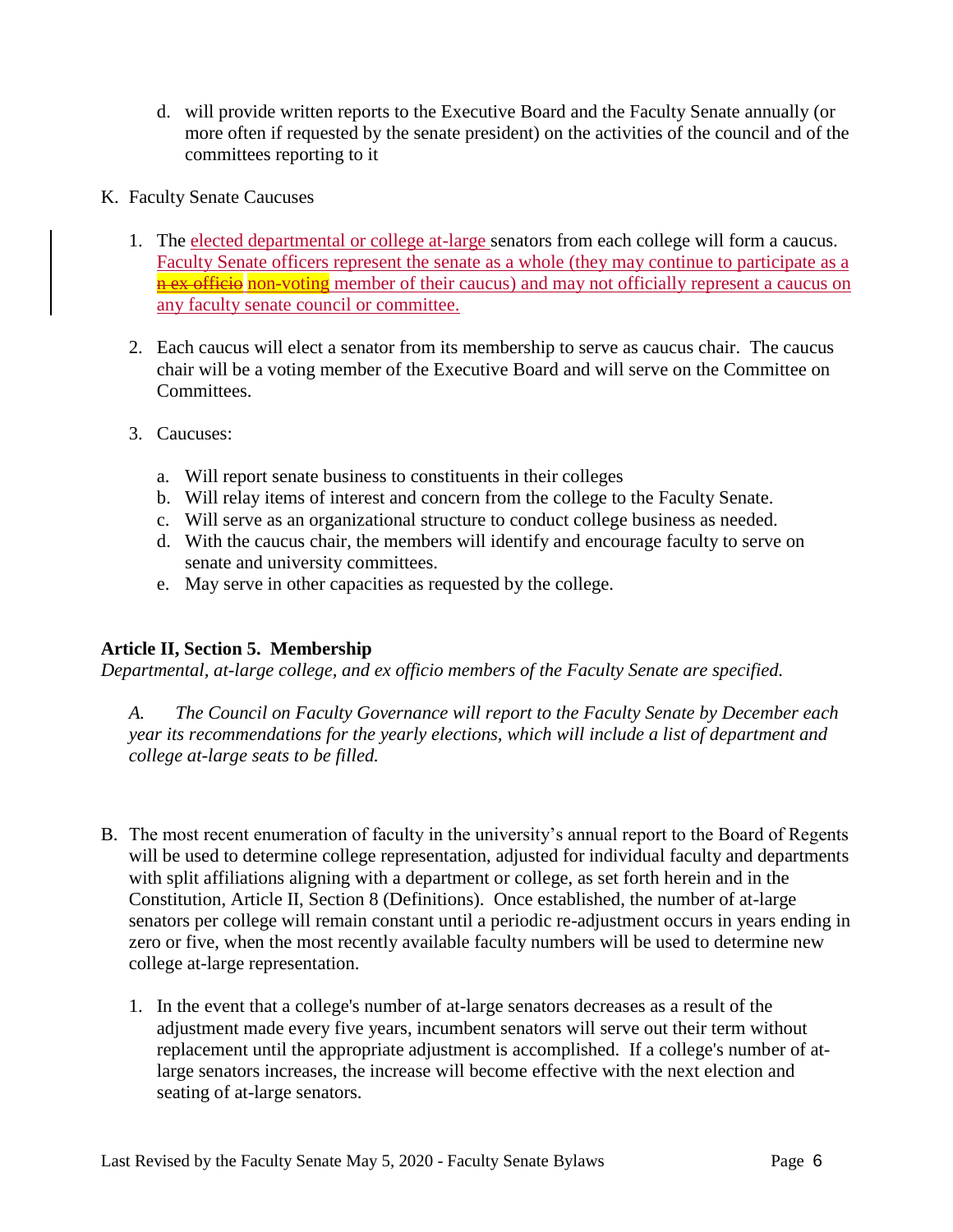2. Representation of a new college or a new department will become effective with the next election and seating of senators in the spring. In the event a college or department is dissolved, representation will cease with the seating of new senators in the spring.

# **Article II, Section 6. Term of Office**

*Senators are elected for three years and begin their terms at the final regular meeting of the spring semester.*

New senators will be seated as voting members following Old Business at the final regular meeting of spring semester. There is no oath of office.

# **Article II, Section 7. Continuous Body**

*The Faculty Senate is a continuous body with approximately one-third of the members elected each year. There are no bylaws in this section.*

# **Article II, Section 8. Definitions**

*The provost is described as the principal representative of the university president to the Faculty Senate and the administrative officer who most directly interacts with the senate. Department, college, and faculty are defined.*

- A. Departmental Affiliation: For all Faculty Senate purposes, each department will be regarded as belonging to only one college. Each department which is administered by more than one college will determine the college with which it wishes to affiliate. Such a department may indicate or change its affiliation by communicating this in writing to the senate president at any time. Changes will take effect at the next election for a seat held by a member of that department or at the next regularly scheduled senate election, whichever occurs first. The Executive Board will specify the date by which such changes in affiliation must be reported to the senate president.
- B. Individual Affiliation: For purposes of voting in Faculty Senate elections and membership in the senate, a person will be regarded as on the faculty of only one department and college. Persons with split appointments may affiliate with any department or college in which they hold an appointment and should declare their departmental (or college) affiliation for voting purposes or when becoming a candidate for a senate seat.
- C. Caucus Membership: The college affiliation of a department determines the caucus affiliation of its elected departmental senator. Senators elected at-large will caucus with the college from which they were elected.
- D. Schools: For purposes of voting and membership in the Faculty Senate, a school with no or one department will be treated as a department.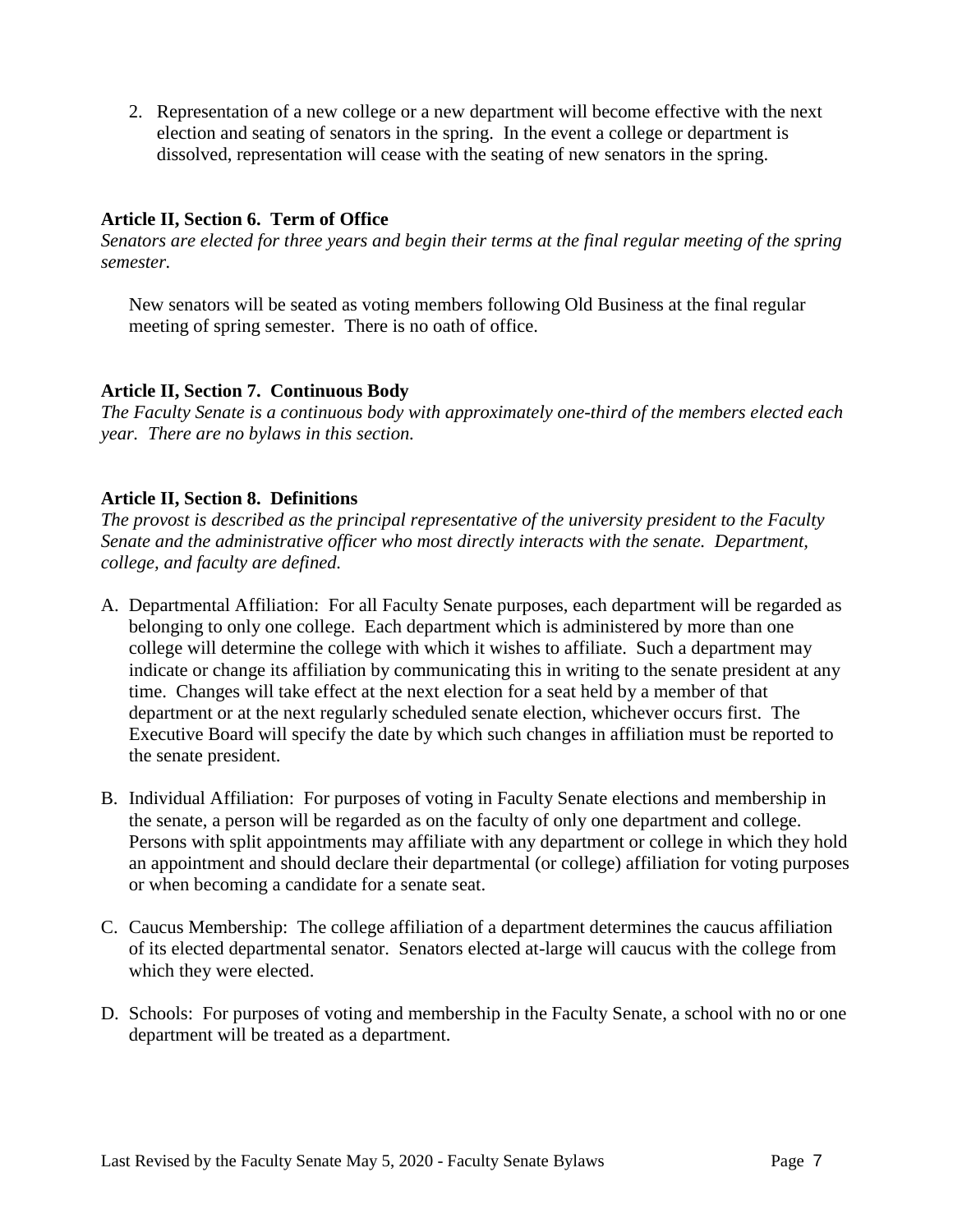# **Article II, Section 9. Eligibility of Faculty Senate Members**

*Senators are elected to represent faculty in their departments or a college on an at-large basis. All members of the faculty, as defined in the Constitution (Art. II, Sec. 9), are eligible for election to and continued membership in the Faculty Senate with the following exceptions.*

*1. a senator who has served two consecutive terms, including any partial term in excess of one-and-one-half years, is ineligible for re-election to the senate until after one year has passed. Two consecutive terms limit applies to senators serving as departmental senators, college at-large senators, or any combination of departmental/college terms*

- A. Exceptions:
	- 2. senators who are unable to attend and participate in senate business for more than two consecutive semesters will resign from the Faculty Senate and the seat will be treated as a vacancy in an unexpired term (see Article II, Sections 11-12)
	- 3. senators whose primary affiliation with the department or college that elected them ceases before the expiration of their current term will resign from the Faculty Senate as of the end of the academic year, and the seat will be treated as a vacancy in an unexpired term (see Article II, Sections 11-12)
	- 4. faculty members who hold college or central administrative appointments whose duties are judged to be primarily administrative, are ineligible to serve as senators; included are titles that contain the term president, provost, or dean as their primary descriptor (e.g., president, provost, associate provost, assistant provost, vice provost, associate vice provost, assistant vice provost, vice president, associate vice president, assistant vice president, dean, associate dean, and assistant dean); whenever a senator assumes an administrative position that meets the above criteria, the senator will resign immediately and the vacancy will be filled according to the procedures for filling vacancies (see Article II, Sections 11-12)
- B. Although ineligible for election to a full term, any senator or former senator may be elected or appointed to act as a temporary substitute for up to one year or to fill a temporary vacancy (ending with the seating of senators in the spring).
- C. The Executive Board will decide all questions of eligibility.

# **Article II, Section 10. Nomination and Election of Senators**

*Faculty Senate elections will be held each spring and require written, secret ballots and a majority vote rule.*

With the approval of the senate president and Executive Board, the Governance Council may specify the manner of making nominations, of voting, and of counting votes. Whether for filling a vacancy in an unexpired term or the election of departmental or at-large college senators, the following will apply.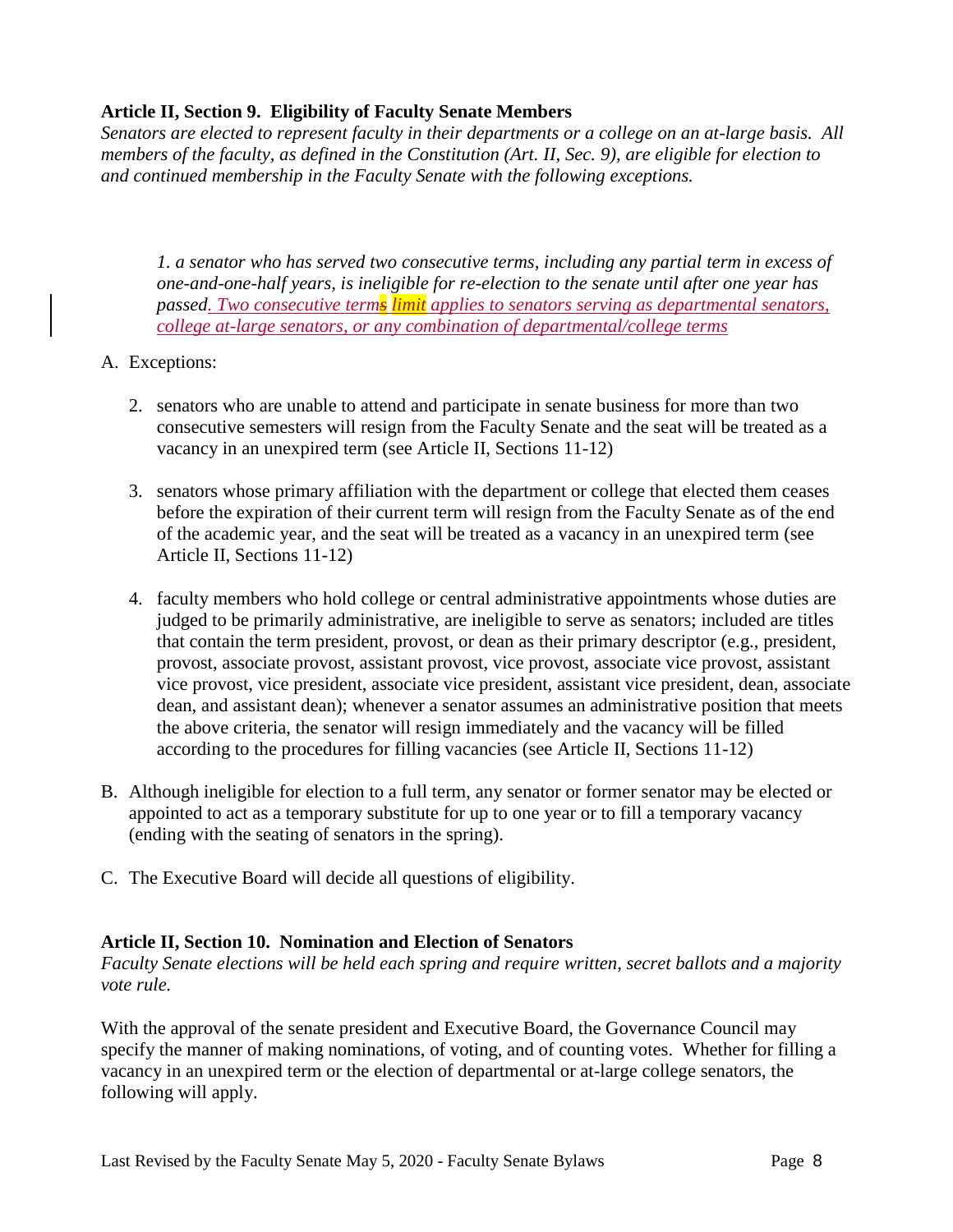*A. Nominations: Every elector will have an opportunity to nominate by written petition a candidate for each position for which the faculty who are eligible to vote; nominations will require the written approval of the nominee and the support of one faculty member eligible to vote in Faculty Senate elections; the closing of nominations will occur no sooner than six class days after written notice is given every elector who is eligible to make a nomination, but the Executive Board may require a longer period for at-large nominations.*

- B. Elections: All elections will be by written or electronic, secret ballot and will be decided by majority vote; in all cases, the period for casting ballots will be at least six class days after ballots are distributed to all eligible voters. If electronic balloting is used, provisions must be made to allow four write-in votes, as a separately listed voting category.
- C. Departmental Option: Instead of electing a senator, departments may choose to have their departmental senator position added to the number of at-large positions of the college with which they are affiliated. The Executive Board will specify the date by which such changes must be reported to the Faculty Senate in order to be effective for the next election of senators.

#### **Article II, Section 11. Vacancies in Unexpired Terms**

*When a seat becomes vacant before the end of the term to which a person was elected, the affected constituency is expected to fill the vacancy.*

- A. If a senator's seat will become vacant at the end of the current academic year and this is announced in time, the vacant seat will be filled at the next regularly scheduled election.
- B. Whenever a seat becomes vacant other than at the end of an academic year, it will be treated as a temporary vacancy until the end of the academic year and filled permanently at the next regularly scheduled election.
- C. Time served in the senate as president-elect, past president, senate president and secretary will not be included when computing terms served for the purpose of eligibility (see Article II, Section 9).
- D. The frequent absence of a senator or the failure of a senator to participate in Faculty Senate activities will be grounds for the senate, by two-thirds vote of senators present and voting, to declare the seat to be temporarily vacant.
- E. In the event a Faculty Senate officer or council chair is unable to complete his or her term, an election to fill the open position will be held at the next Faculty Senate meeting. Nominations will be solicited from Faculty Senators prior to the meeting and during the meeting prior to voting. The vote will be conducted by written ballot. (See also Article II, Section 4, C.4.)

#### **Article II, Section 12. Absences and Temporary Vacancies**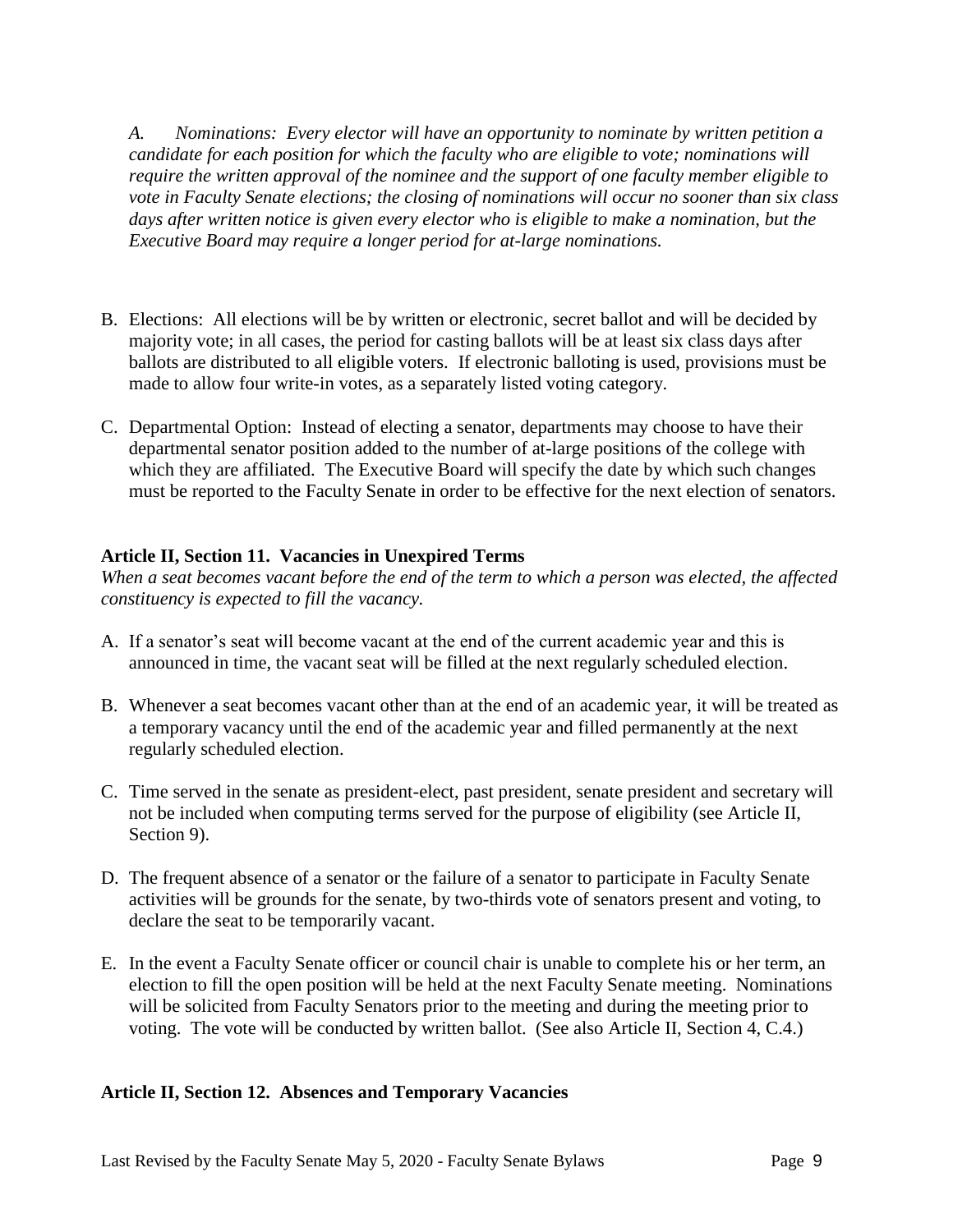*Brief absences and temporary vacancies (not longer than one year) may be filled by the absent senator.*

- A. Whenever a senator will be absent for one or more meetings, for up to one academic year, the seat will be filled by one or more substitutes. The elected senator will name the substitute(s); if this does not happen, the affected department will elect the substitute for a departmental position, and the college caucus will elect the substitute for an at-large position.
	- 1. A substitute senator must meet the same qualifications for office as the absent senator.
	- 2. The absent senator or the substitute senator will notify the senate president of the substitution in writing and the substitution will be announced at the beginning of the meeting.

*3. If a substitute is designated for more than two consecutive meetings, the senate president may ask the substitute to assume appropriate duties.*

- B. All temporary vacancies will expire when the elected senator returns to the Faculty Senate or following the election of a permanent replacement and the seating of new senators in the spring.
- C. Whenever a vacancy is to be filled through the regular elections to the Faculty Senate, the term of each seat will be three years, except in years ending in zero or five, when the lengths of terms are balanced so that approximately one-third expire every year.

# **Article II, Section 13. Dismissal from Faculty Senate**

*The Faculty Senate may dismiss a senator from office for cause.*

- A. Dismissal procedures may be initiated by either a majority of the Executive Board or by ten percent of the members of the Faculty Senate. A list of charges against the senator must be communicated to him/her in writing, as well as to all members of the senate, at least 14 days prior to the senate meeting at which the matter will be debated.
- B. The Faculty Senate will hear the charges against the senator, and the senator will be given the opportunity to reply. A postponement of the hearing may be allowed, but for only one meeting beyond the meeting originally scheduled for the proceedings. In no case will a final vote on dismissal be taken at the same meeting as the hearing. The vote, conducted by written or electronic, secret ballot and tabulated by the Council on Faculty Governance, will occur at the next regular meeting of the senate after the hearing. A two-thirds majority of those eligible to vote is required for dismissal.
- C. A dismissed senator may appeal his/her dismissal to the senator's electing constituency, and he/she will be reinstated if a resolution of reinstatement is approved by a majority vote of the affected constituency casting ballots. The vote will be taken using written or electronic, secret ballots, and the ballots will be counted by the Council on Faculty Governance.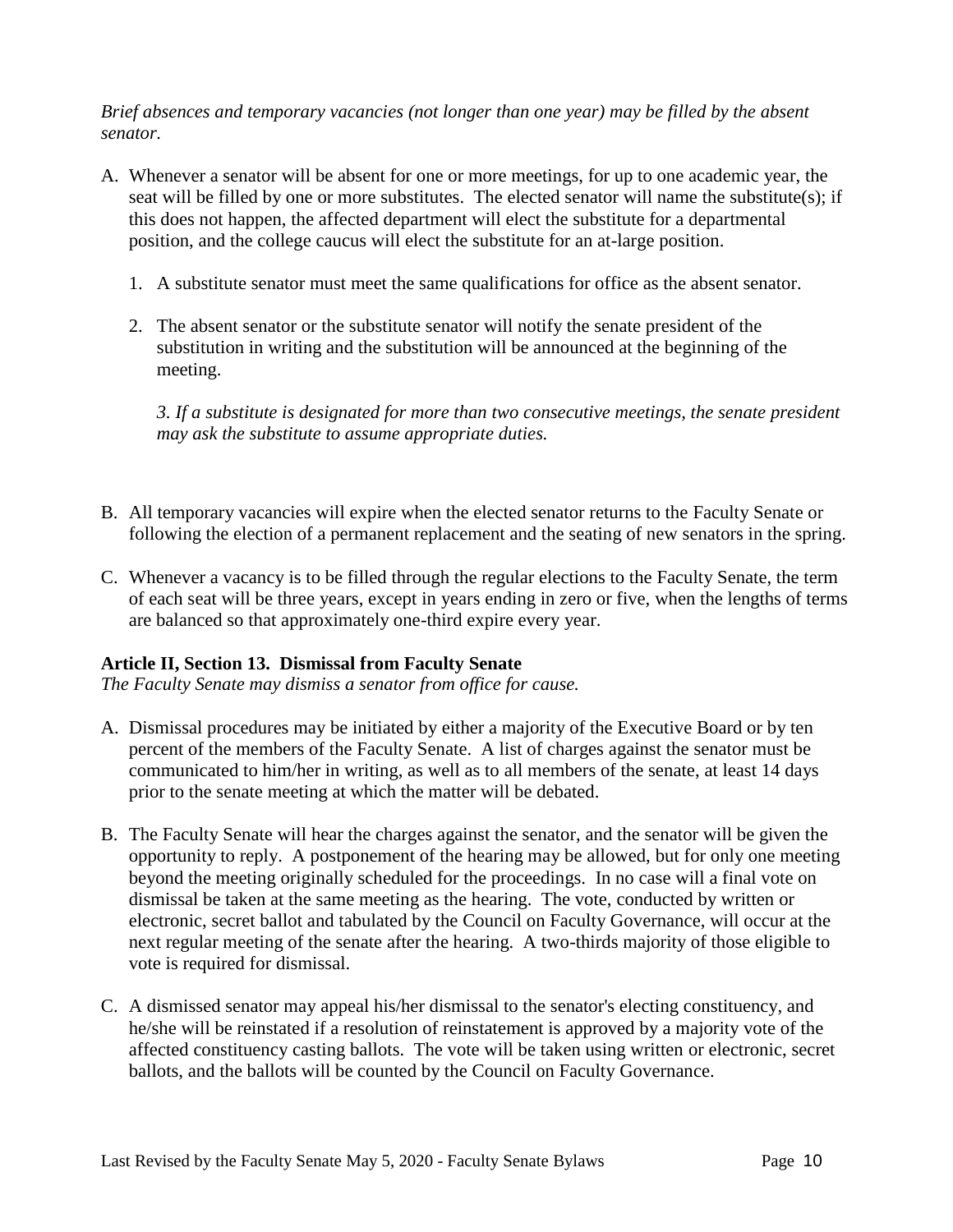#### **Article II, Section 14. Meetings**

*The Faculty Senate will schedule and hold monthly meetings and may call additional meetings.*

#### *A. Agenda and Calendar*

*1. The Executive Board will prepare the agenda for each Faculty Senate meeting. The senate president will distribute the agenda at least 48 hours prior to the meeting. The agenda will be subject to amendment and will be approved by the senate at the beginning of the meeting.*

*2. All documents placed on the agenda of the Faculty Senate for consideration or action will be assigned a calendar number. These calendar numbers will include the last two digits of the academic year (which is the same as the calendar year of the fall semester) plus an identifying number, in the form YY-NNN, where YY is the year and NNN is the sequential number.* 

3. The senate president will place resolutions on the calendar of the Faculty Senate, indicating a title, the principal sponsor, and the calendar number. The senate president will be responsible for ensuring that the complete calendar and agenda of the Senate are available to senators and faculty in a timely manner. Supporting documents will be available for inspection by any faculty member at the senate office.

#### *B. Consideration of Resolutions and Amendments*

*1. All resolutions will be in writing and deposited with the office secretary in time for inclusion in the call of the meeting. When a resolution is offered at a Faculty Senate meeting itself, it should be in writing and in a medium for projection. The presiding officer or the senate may grant exceptions.*

*2. All motions and resolutions for Faculty Senate consideration must be introduced by a senate committee or by an individual senator, but senators may do so on behalf of others. An individual senator's resolution will carry the name of a single principal sponsor plus the names of any co-sponsors and any persons proposing the resolution who are not members of the senate. The resolution will begin by clearly indicating what policy or action is proposed for senate consideration. Supporting information and arguments may be placed after the proposed resolution but should be kept brief. Except for a resolution that has previously been considered by a senate committee, the senate president will assign the resolution to a council or committee for study. Following consideration by the appropriate council or committee, the Executive Board will recommend a course of action, which may or may not include placement on the senate agenda, further consideration by a council or committee, or the taking of no action at all. The senate president will inform the principal sponsor of such action.*

3. A resolution will not be considered at the same Faculty Senate meeting at which it is introduced, but any senator may move that the resolution be considered at the same or a specific future senate meeting.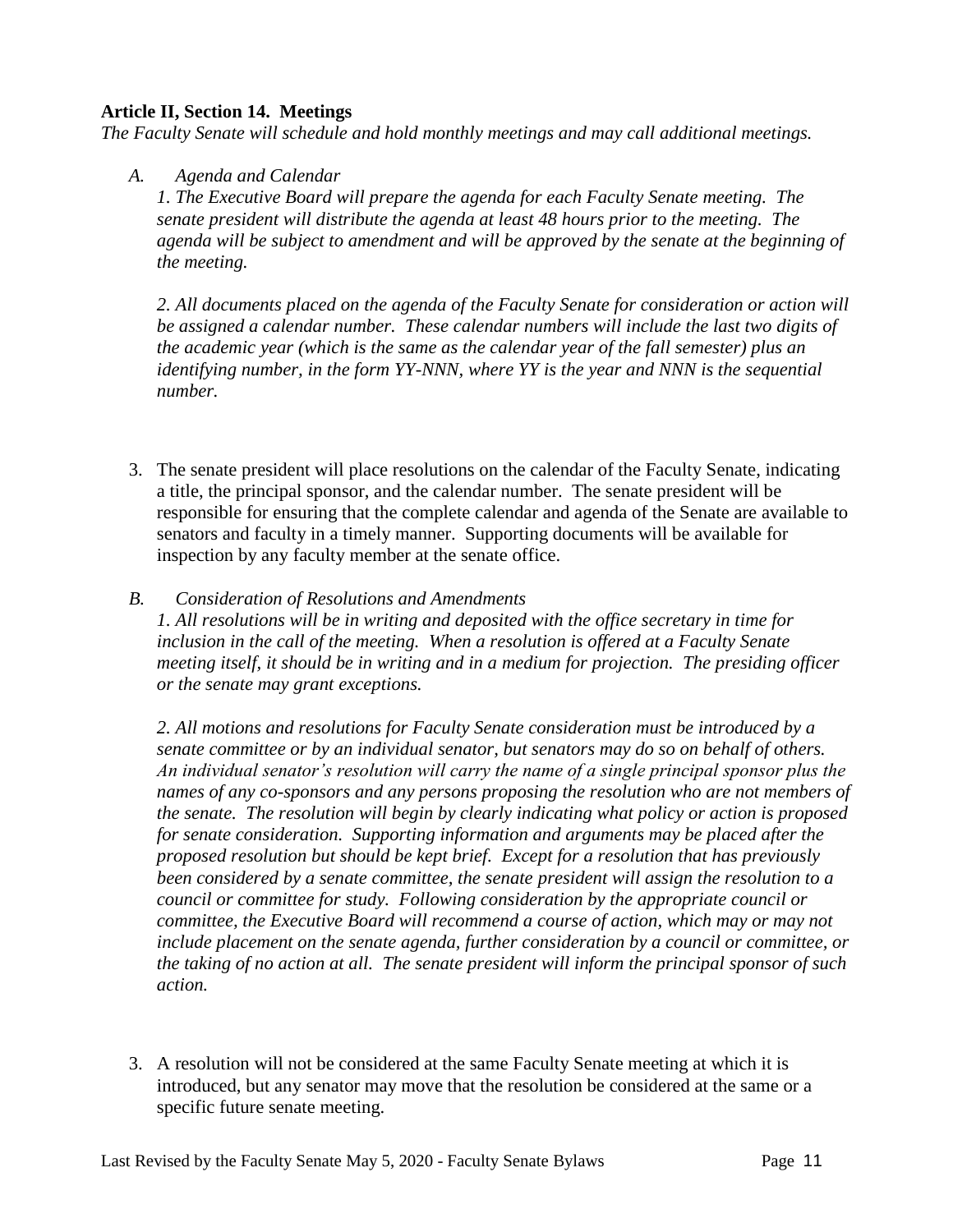*4. Senators with lengthy amendments or amendments that would alter a resolution substantially should present their proposed amendments to the office secretary in time to be sent out with the call of the next Faculty Senate meeting. The presiding officer or the senate may grant exceptions to this requirement.*

*5. Any member of the Faculty Senate may speak on any issue before the senate. Others may address the senate upon recognition by the presiding officer, at the invitation of the senate president, when approved by the Executive Board, or by a majority vote of the senate.*

*6. Upon the adoption of the call for the question or the determination by the presiding officer that a vote is in order, the presiding officer will ask for the yeas and nays. Immediately after the announcement of the result of this vote, either the presiding officer or any senator may demand a vote by a show of hands, by a standing vote, or by secret ballot. If a secret ballot is demanded, either a paper or electronic ballot (if available) may be used.*

# **Article III. FACULTY SENATE DOCUMENTS**

*The Faculty Senate may create its own rules but otherwise will use the latest edition of* Robert's Rules of Order.

- A. These Bylaws are adopted pursuant to Article III of the Constitution and use the definitions contained in the Article II, Section 8, and elsewhere in the Constitution.
- B. The Executive Board may establish other governance documents for the use of the Faculty Senate, and these documents may be amended by the Executive Board or by the senate, which has final authority.

*C. The Executive Board will keep track of resolutions and other Faculty Senate business as they progress from introduction and committee consideration through senate consideration and will establish procedures for the orderly maintaining of resolutions and other documents being considered by the senate, its councils, and committees.* 

D. The Faculty Senate may utilize university publications, campus mail, and/or electronic means to distribute its documents and other communications, to vote on senate matters, to solicit nominations, and to conduct elections.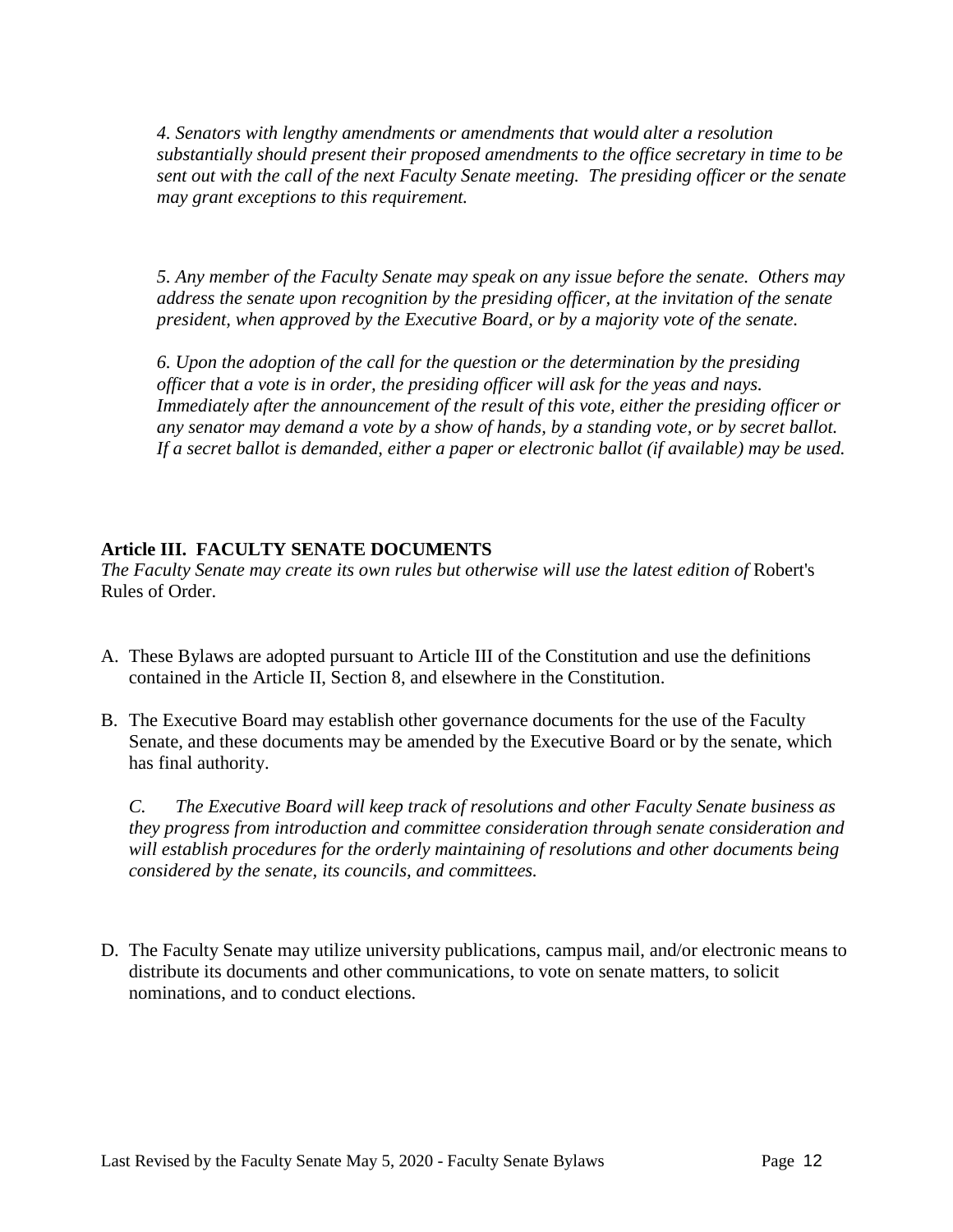# **Article IV. AMENDMENT OF GOVERNANCE DOCUMENTS**

*The Faculty Senate Constitution may be amended by the General Faculty, following approval by the Board of Regents. The Executive Board and the Faculty Senate each may create and amend the other documents.*

*All amendments will be referred to the appropriate committee and will be reviewed and considered the same as any other resolution. The Faculty Senate may divide any proposed amendment into sections for separate votes on each section. Should the senate adopt an amendment proposed by petition, either in its original or in a modified form, it will be put to a vote of the General Faculty. Should the senate entirely reject an amendment submitted to it by petition, the proposed amendment will not be put to a vote of the General Faculty.*

- A. Amending the Constitution
- B. Amending the Bylaws

The Bylaws may be amended by a majority vote of the Faculty Senate. Proposed amendments will be presented in writing at any senate meeting. If they have not been considered previously by the Council on Faculty Governance, amendments will be referred to that council for consideration. Amendments will be reported to the senate at least one meeting prior to the meeting at which the amendments will be voted upon. At any meeting where a vote may be taken, it will be in order to amend a motion to amend the Bylaws.

*The Faculty Senate must approve the initial adoption of any other governance documents, which may be amended by majority vote of the Executive Board thereafter. The Executive Board will notify the senate of any amendments, and the senate may amend, approve, or disapprove of any amendments.*

C. Amending Other Governance Documents

# **Article V. DISSOLUTION OF THE FACULTY SENATE**

*The Faculty Senate may be dissolved by action of the General Faculty.*

*There are no bylaws in this section.*

# **Article VI. COUNCIL AND COMMITTEE STRUCTURE OF THE FACULTY SENATE**

*The Faculty Senate may create, alter, or dissolve senate councils and committees with the approval of a majority of senators present and voting.*

# **Article VI, Section 1. Common Procedures**

A. Procedures in Common to Councils

Except as specified elsewhere, the following apply to all councils: Voting: The voting members of each council will consist of a chair of the council elected by the Faculty Senate, one senator elected by each of the college caucuses, and the chairs of the standing committees reporting to that council. *1. Membership*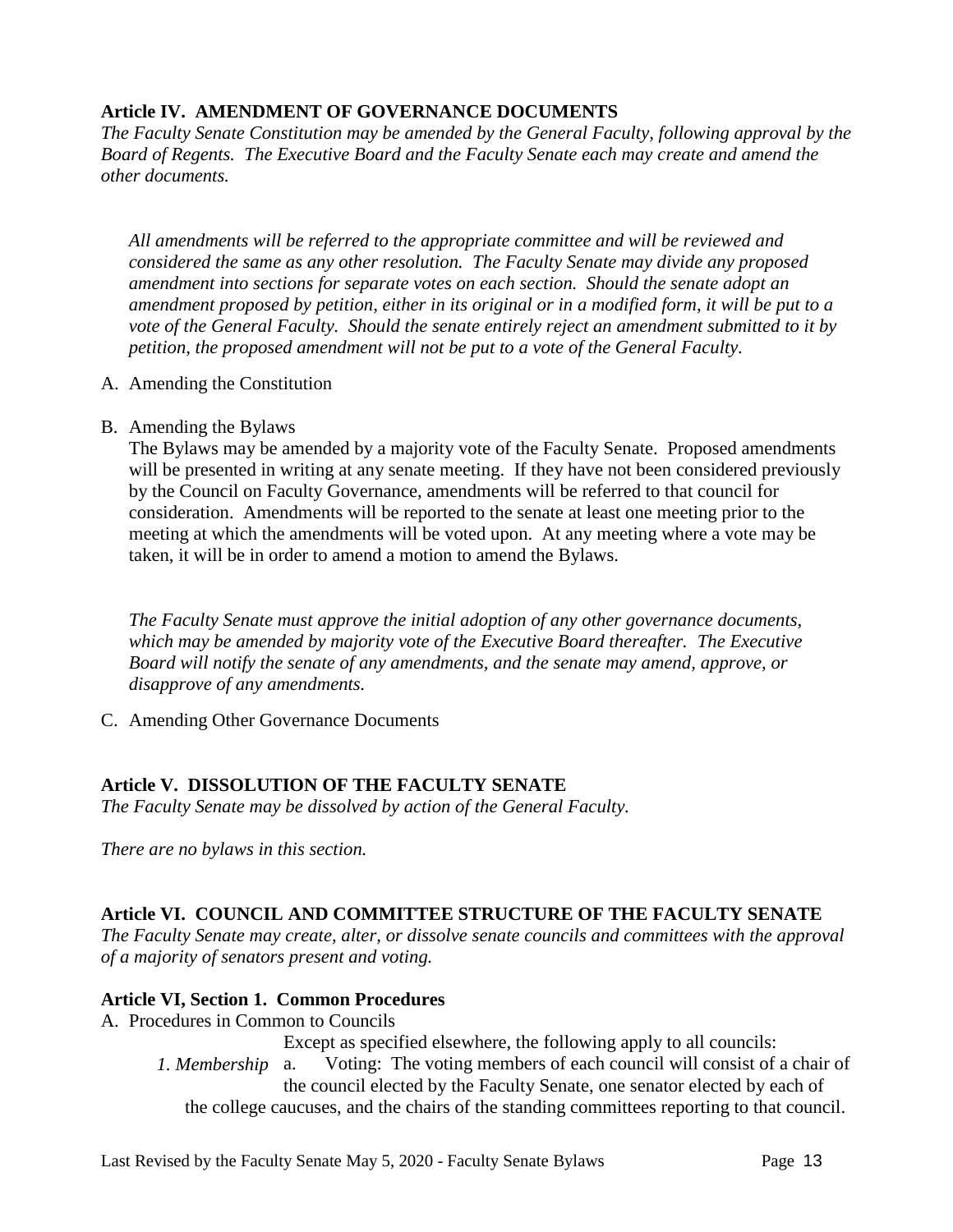In addition to the membership specified below for any council, additional voting members may be appointed by the senate president, assisted by the recommendations of the committee on committees, and confirmed by the Executive Board.

- b. Non-voting: The non-voting, ex officio members of each council will include the senate president and a representative of the office of the provost. Additional non-voting members may be named to a council by the senate president or the chair of the council. Ex officio appointments may be requested of any administrative unit and will be named by the head of the unit.
- c. Without violating university policy or state law on open meetings, from time to time the chair of any council may call meetings of the voting members only.
- 2. A vice chair and secretary will be elected annually by the members of each council.
- 3. Term of office: The term of council members will be two years. The chairs will be elected for a two-year term. Approximately one-half of all council chairs would be elected in each year. All voting members are limited to a maximum of six consecutive years on any one council.
- 4. Agenda, minutes, and other records of each council meeting will be kept by the council secretary and copies sent promptly to the Faculty Senate office secretary for posting on the senate website.
- B. Procedures in Common to Standing Committees

Except as specified elsewhere, the following apply to all standing committees of all councils:

- 1. Membership
	- a. Voting: The voting members of each standing committee will include no fewer than four faculty members plus the chair. In addition to the voting membership specified below for any committee, the committee chair, any remaining college representatives, and any additional members will be nominated by the senate president, assisted by the recommendations of the committee on committees, and confirmed by the Executive Board.
	- b. Non-voting: The non-voting, ex officio members of each standing committee will include the senate president and the chair of the council to which the committee reports. Additional non-voting members may be named to a committee by the senate president, the respective council chair, or the committee chair. Additional ex officio appointments may be requested of any administrative unit and will be named by the head of the unit.
	- c. Without violating university policy or state law on open meetings, from time to time the chair of any committee may call meetings of the voting members only.
	- d. Agreeing to chair or be a member of a committee carries with it the responsibility to actively participate in and attend its meetings. Individuals not fulfilling their committee member or chair responsibilities may be asked by the Senate President with the advice and consent of the Executive Board to relinquish their positions.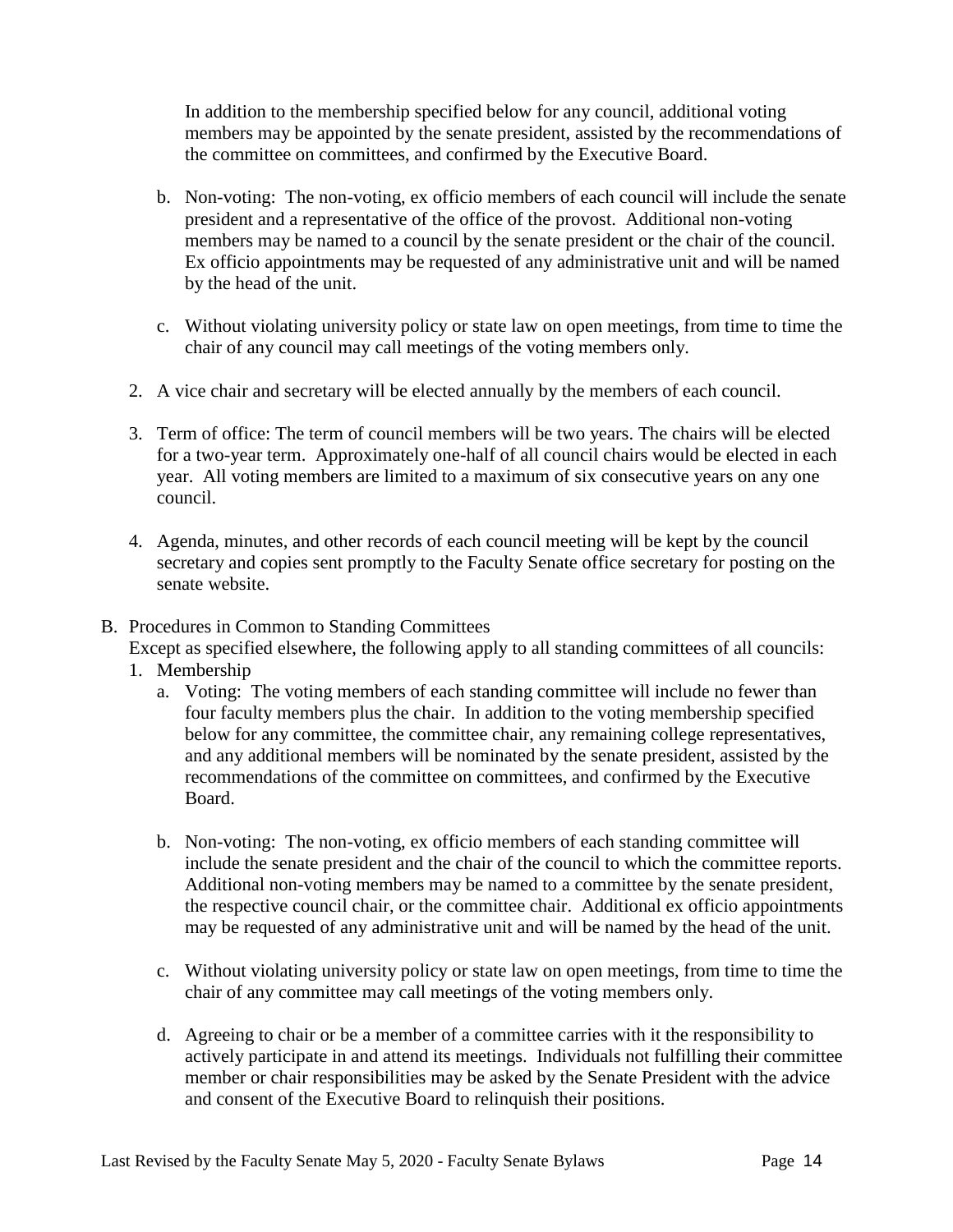2. Committee chairs will be appointed by the senate president and confirmed by the Executive Board. A vice chair and secretary will be elected annually by the members of each committee.

*3. Term of office: The term of committee members will be two years. The chairs will be appointed for a two-year term after having served as a committee member for at least one year. All voting members are limited to a maximum of six consecutive years on any one committee.*

- 4. Agenda, minutes and other records of each committee meeting will be kept by the committee secretary and maintained as directed by the respective council chair or as provided in the governance documents.
- 5. Agreeing to chair or be a member of a committee carries with it the responsibility to actively participate in and attend its meetings. Individuals not fulfilling their committee member or chair responsibilities may be asked by the senate president with the advice and consent of the Executive Board to relinquish their positions.

#### **Article VI, Section 2. Council on Faculty Governance**

- A. Charge: Oversees the internal operations of the Faculty Senate; proposes for senate approval and implementation procedures for senate elections; and undertakes continuing review of the Faculty Handbook, the senate governance documents, and the council and committee structure. The council is responsible for the orientation of new faculty senators. The Governance Council from among its membership will appoint a member of the council to be approved by the Faculty Senate president to serve as the election commissioner to be responsible for scheduling, organizing, and overseeing all Faculty Senate elections.
- B. Committees of the Council on Faculty Governance
	- 1. Committee on Committees
		- a. Charge: Conducts surveys of faculty regarding their committee interests. Recommends to the senate president the names of individual faculty members for appointment to Faculty Senate committees and to all university committees having appointed faculty membership; recommends liaison representatives to university committees.

A pool of faculty names to be nominated for the Distinguished Professor Nomination Review Committee and the University Professor Nomination Review Committee will be selected by the Committee on Committees and forwarded through the Faculty Senate president to the provost. If a committee member (of either the Distinguished Professor Nomination Review Committee or the University Professor Nomination Review Committee) is a member of the same department as any nominee or otherwise has a conflict of interest with any nominee, the member will recuse himself or herself from the discussion and vote on that nominee.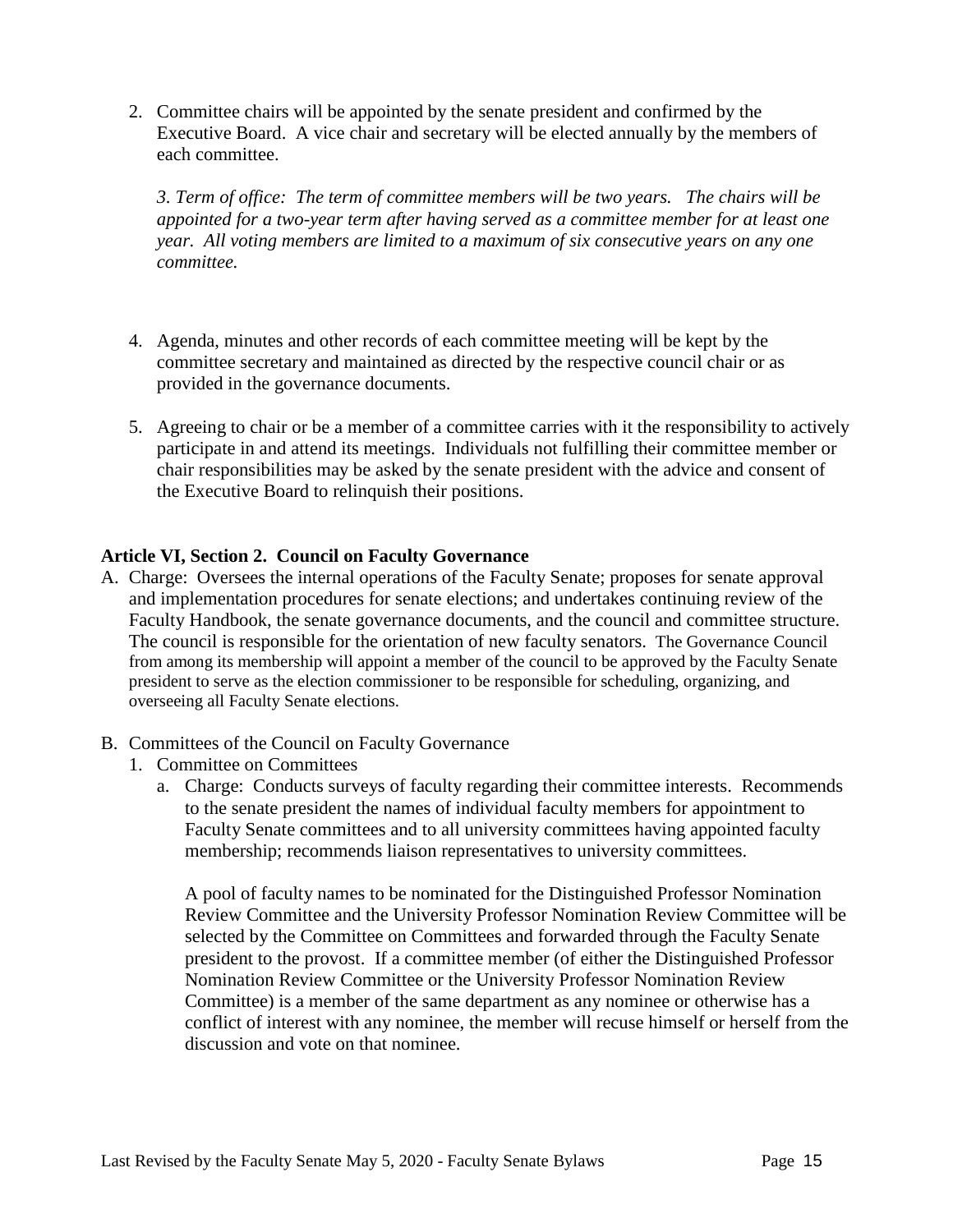- b. Membership Voting: The voting members will consist of the caucus chairs from each college and the president-elect, who will serve as chair. The committee will attain reasonably diverse college representation in its appointments."
- 2. Committee on Senate Documents
	- a. Charge: Undertakes a continuing review of the Faculty Senate governance documents and the senate's organizational structure. Periodically reviews college governance documents to advise the college faculty on currency and completeness. Works with the provost to assure that revisions to the Faculty Handbook are appropriate, are as approved by the Faculty Senate, and include academic and curricular policies adopted by the senate. Works with provost to establish procedures for editing and style. Edits for style all resolutions and motions passed by the senate who are to be included in the Faculty Handbook.

To facilitate the implementation of Faculty Senate policies, the Senate Documents Committee will make non-substantive changes without sending policies through the senate channels. A non-substantive change is defined as a change that

- 1. Corrects inaccuracies;
- 2. Results in correct use of mechanics (punctuation, verb tense, section numbering, etc);
- 3. Formats text to conform to Faculty Handbook style;
- 4. Corrects a linkage problem.

Non-substantive changes will be recorded and reported to the senate before each new version of the Faculty Handbook is posted. Changes will also be posted on the Faculty Senate website to allow comments from senators. If negative comments are received the Executive Board will decide whether items become future business. When revisions interfere with the original intentions of a policy, the revised text will be sent to the Faculty Senate Governance Council.

In order for a revision to be deemed non-substantive, the members attending the Governance and Documents Committee meeting must unanimously agree to the nonsubstantive nature of the revision. When unanimity cannot be reached, the change is declared substantive and will be sent to the Governance Council.

b. Membership – Voting: The voting members will consist of five members including the past president. One voting member will serve as chair.

Non-voting: The non-voting, ex officio members will include a representative of the office of the provost.

- 3. College and Department Document Review Committee
	- a. Charge: Conducts ongoing reviews of college and department governance documents for consistency with the Faculty Handbook, assists the Provost Office in informing the departments and colleges of new legislation to be included in governance documents, and provides assistance to units on questions regarding governance policy issues.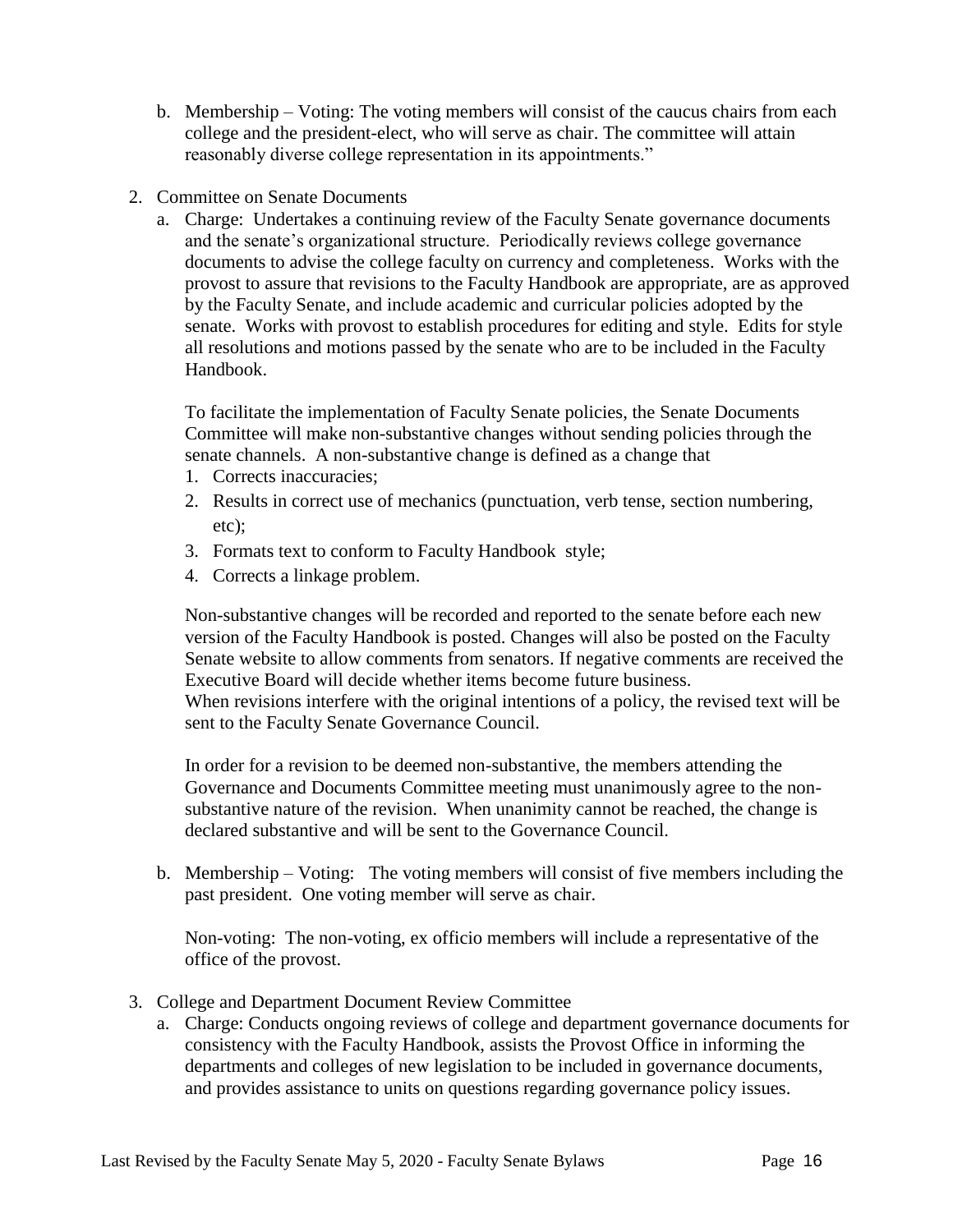b. Membership—Voting: The committee shall consist of a minimum of five members, including the chair.

Nonvoting: Ex-officio members will include a representative from the Provost Office and the chair of the Governance Council.

#### **Article VI, Section 3. Council on Academic Affairs**

- A. Charge: Coordinates the creation and consideration of policy in the area of academic affairs, including but not limited to instructional policies, academic standards, honors programs, and the academic calendar. Coordinates the policy proposals of the Committee on Curriculum, the Committee on Academic Standards and Admissions and the Committee on Outcomes Assessment.
	- Committee on Academic *B. Committees of the Council on Academic Affairs*

Standards and Admissions

- a. Charge: Considers policies and procedures related to academic standards, admissions, and advising for both prospective and enrolled undergraduates students.
- b. Membership—Voting: The voting members of the committee will be a chair, the chairs of the academic standard committees of each college, a member of the Faculty Senate Council on Academic Affairs, and two student representatives appointed by the Government of the Student Body.

Non-voting: Non-voting, ex officio members will include one representative each from the offices of the provost, the vice president for student affairs, the registrar, admissions, minority affairs, and institutional research.

- c. Term of Office: The length of the terms of office for the college representatives will be determined by the individual colleges. The chair will be appointed for a three-year term, renewable for a maximum of six years. An ex-officio representative from the Faculty Senate Council on Academic Affairs may be appointed by the chair of that council for a renewable one-year term.
- 2. Committee on Curriculum
	- a. Charge: Recommends and develops policies and procedures for university-wide curricular standards, reviews catalog offerings and degree requirements, and initiates discussions on future curricular matters. The committee reviews college proposals and makes recommendations for curricular changes to the Faculty Senate.
	- b. Membership—Voting: The voting members of the committee will be a chair, the chairs of each college curriculum committee, a member of the Faculty Senate Council on Academic Affairs, a representative of the Government of the Student Body, and a representative of the Graduate and Professional Student Senate. The student representatives are appointed by their respective student governing bodies. An exofficio representative from the Faculty Senate Council on Academic Affairs may be appointed by the chair of that Council. The student representatives are appointed by their respective student governing bodies.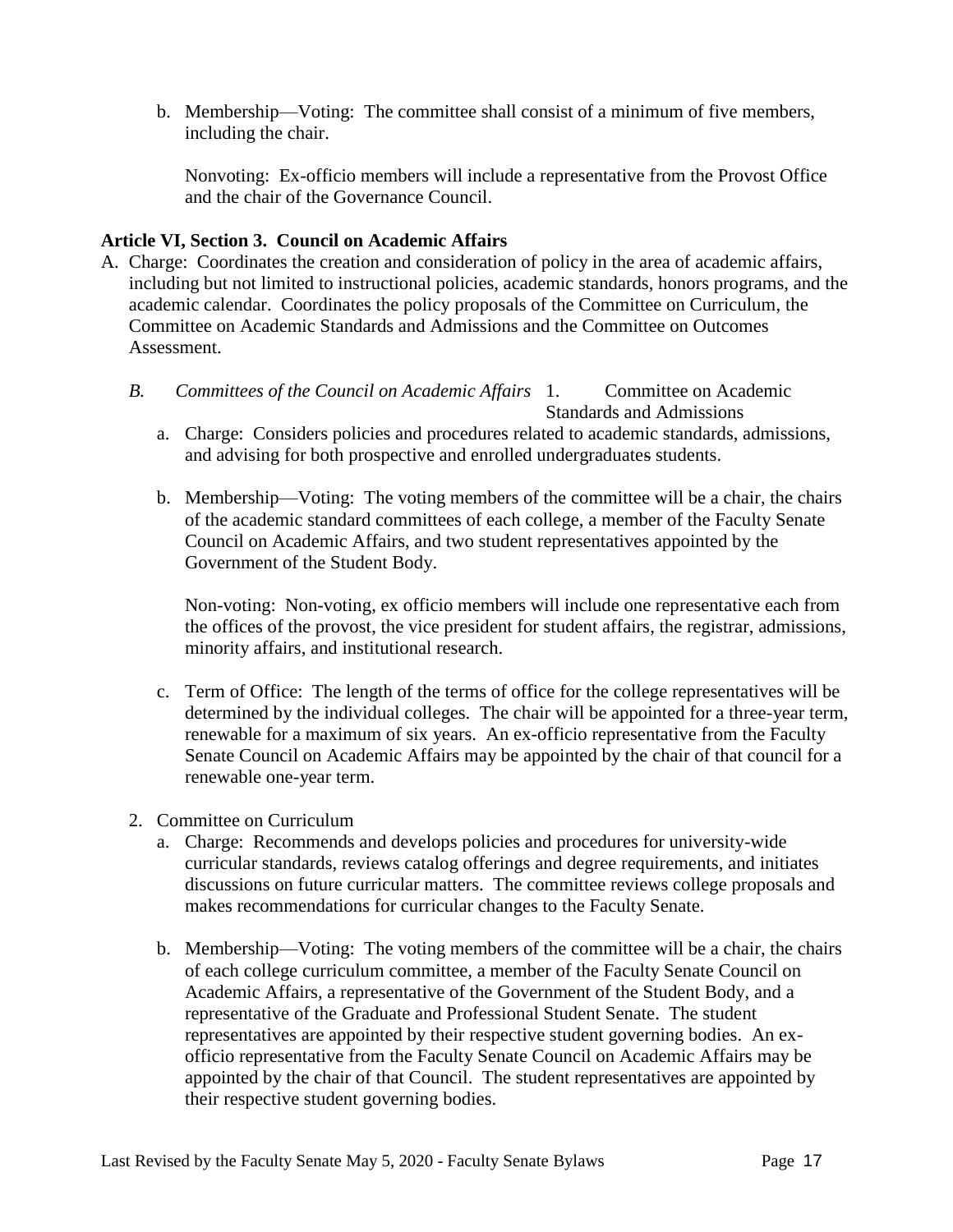Non-voting: Non-voting, ex officio members include the university catalog editor and one representative each from the offices of the provost and the registrar.

- c. Term of Office: The length of the terms of the college representatives will be determined by the individual colleges. All others will hold annual appointments, renewable for a maximum of six years.
- 3. Committee on Outcomes Assessment.
	- a. Charge: coordinate learning outcomes assessment activities across the university, such as the following:
		- 1. facilitate, coordinate and/or advise the development of mechanisms that support university level reporting requirements, such as reports to the Board of Regents and the Higher Learning Commission.
		- 2. facilitate, coordinate and/or advise assessment efforts in order to support continual improvement of university level course requirements (for example International Perspectives, US Diversity, Communications and Library) and the assessment of those outcomes that are held in common between some or all colleges.
	- b. Membership—Voting: The voting members of the committee will be a chair, and representatives from outcomes assessment committees of each college.

Non-voting: Non-voting, ex officio members will include a representative from the office of the senior vice president and provost. The coordinator of continuous academic program improvement is the suggested representative.

- c. Term of Office: The chair will be appointed for a three-year term, renewable for a maximum of six years. The college representatives will be appointed for two-year terms, renewable as determined by the individual colleges.
- 4. Committee on Student Affairs
	- a. Charge: Represents the faculty perspective on student success. Serves as the faculty advisory committee to the vice president of student affairs.
	- b. Membership-Voting: The voting members of the committee will be a chair and a faculty member from each college.

Non-voting: Nonvoting ex officio members will be the vice president of student affairs, the associate vice president of student affairs, a representative of the Government of the Student Body, and a representative from the Graduate and Professional Student Senate. The student representatives are appointed by their respective student governing bodies.

c. Term of Office: Committee members will be appointed for a three-year term, renewable for a maximum of six years.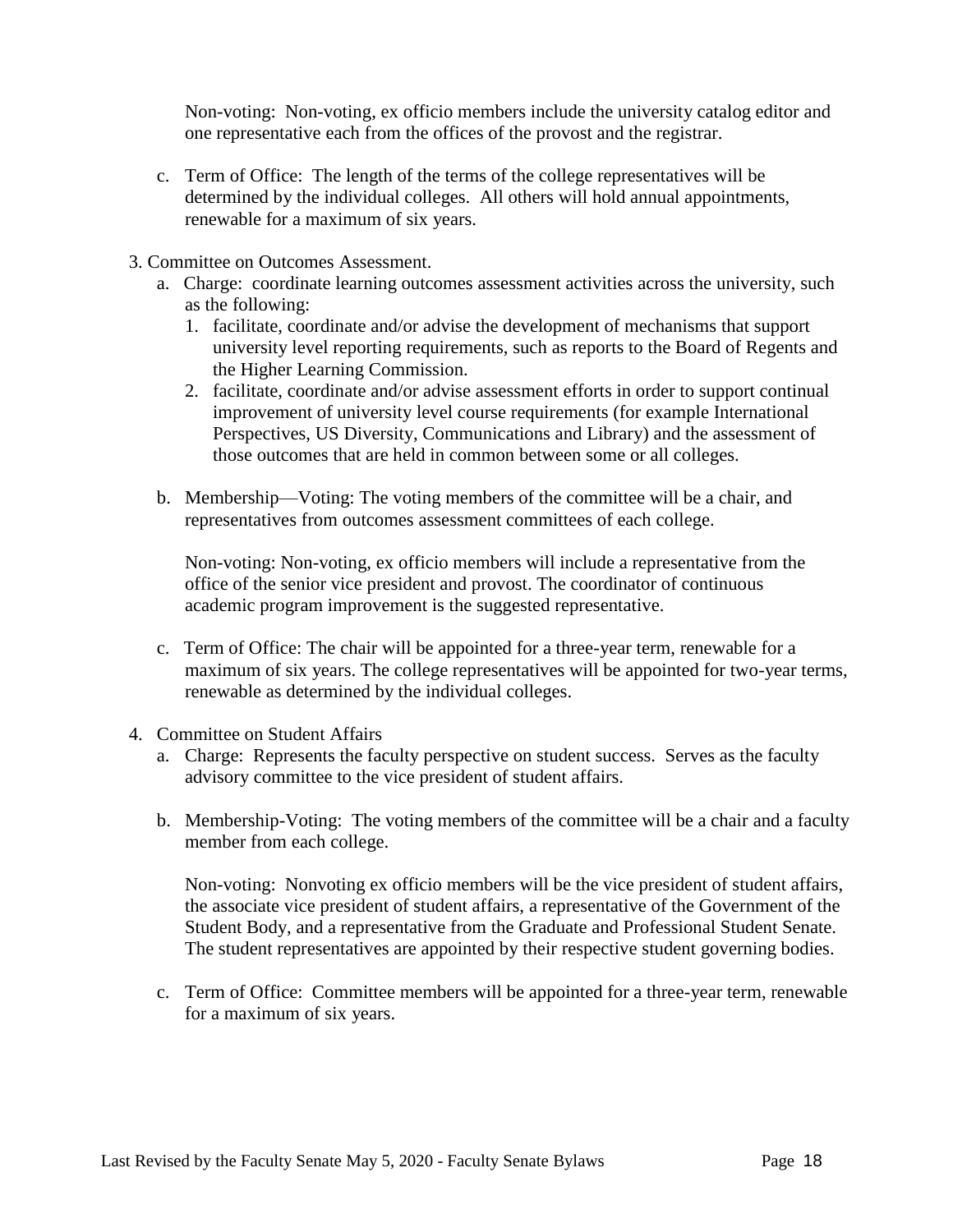*A. Charge: Recommends policies and procedures with regard to academic freedom and responsibility, professional ethics, faculty appointments, promotion and tenure, the appointment and review of administrative officers, and faculty relationships, including well-being, development, morale, and supporting services; considers other issues and proposals related to faculty-administrative relations.*

#### **Article VI, Section 4. Council on Faculty Development and Administrative Relations**

B. Committees of the Council on Faculty Development and Administrative Relations

- 1. Committee on Facilities and Educational Resources
	- a. Charge: Advises on all matters concerning facilities, grounds, and other physical resources as they relate to instruction and research.
	- b. Membership—Voting: When possible, voting members should serve concurrently as Faculty Senate liaisons to or members of the university committees from which the committee routinely receives reports.

Non-voting: Non-voting, ex officio members will include one representative each from the Government of the Student Body, the Graduate and Professional Student Senate, and the office of the provost. FP&M???

- 2. Committee on Recognition and Development
	- a. Charge: Oversees and acts upon policies and programs relative to the professional development of faculty. Makes recommendations to the provost for recognition and awards, travel grants, leaves, and other grants.
	- b. Membership–Voting: The voting members of the committee will include the chair and the chairs of the corresponding college committees.

Non-voting: Non-voting, ex officio members will include one representative from the office of the provost.

- c. Term of Office: The chair will be appointed for a three-year term, renewable for a maximum of six years. The length of term of the college representatives will be determined by the individual colleges.
- 3. Committee on Equity, Diversity, and Inclusion
	- a. Charge: Reviews Senate initiatives to assess their probable impact upon equity, diversity, and inclusion, plays an advocacy role for its constituencies, and initiates proposals.
	- b. Membership—Voting: A majority of the committee will be from the women and minorities communities.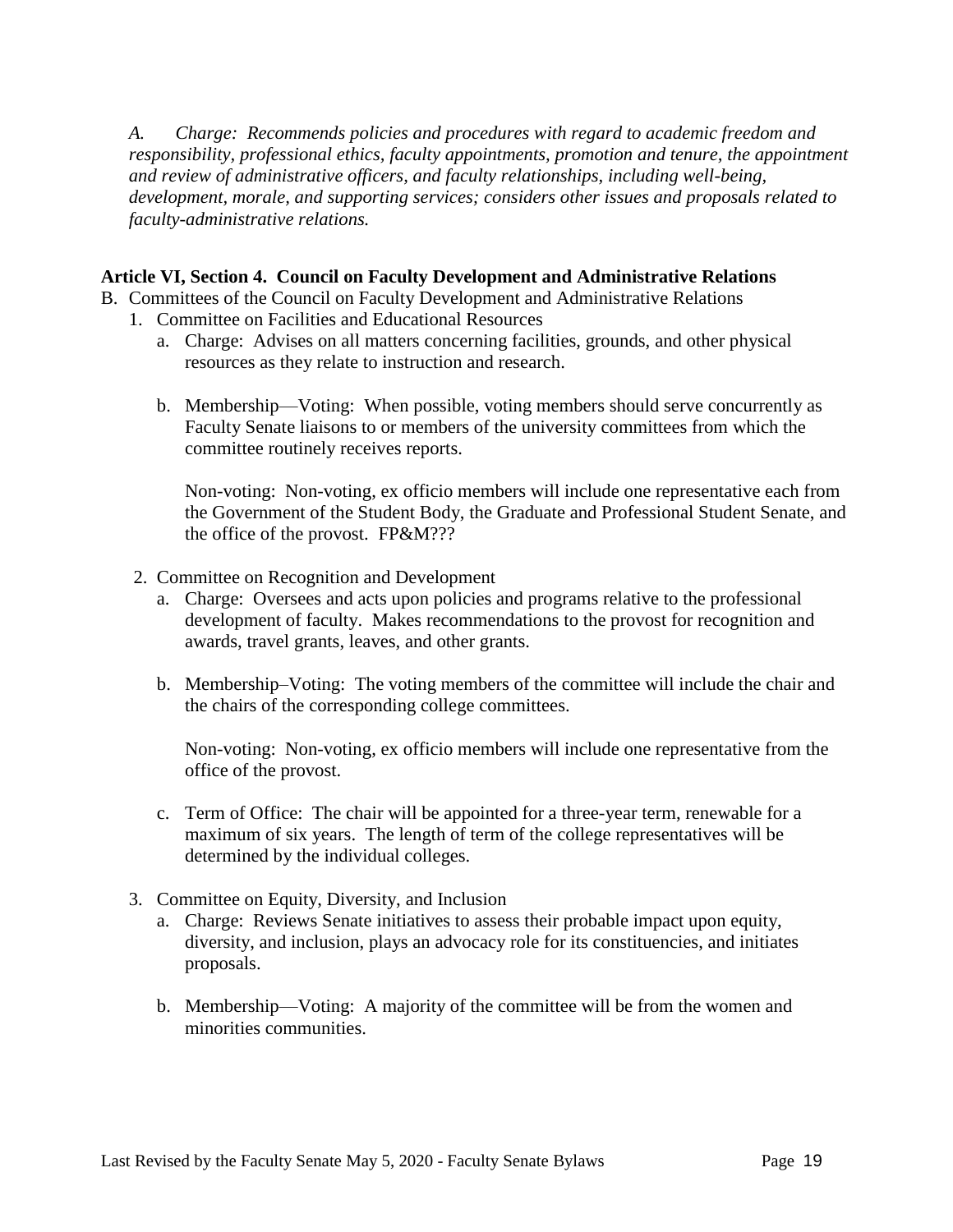*A. Charge: Maintains a system for faculty grievance; monitors the effectiveness of the faculty grievance process; recommends legislation to the Faculty Senate pertaining to faculty grievance, faculty dismissal, and faculty conduct policies and procedures; and works with the provost in defining the procedural and policy interface between the faculty grievance process and the administration's jurisdiction.*

# **Article VI, Section 5. Council on Judiciary and Appeals**

- B. Membership—Voting: Faculty who are departmental executive officers or who hold college or central administrative appointments, as defined in Article II, Section 9(4), are ineligible for membership.
- C. Committees of the Council on Judiciary and Appeals
	- 1. Committee on Appeals
		- a. Charge: Hears and works to resolve grievances from faculty who believe they have been treated unfairly with respect to salary, promotion, tenure, academic concerns, reduction in force, or other matters relating to employment; makes recommendations for grievance resolution to the provost; makes recommendations for changes in procedures.
		- b. Membership—Voting: The voting members of the committee will be a chair, all Faculty Senate members of the Council on Judiciary and Appeals, and eight members selected from the faculty at large by the senate president and confirmed by the Executive Board. An attempt will be made to make the committee representative of the broad diversity of the faculty. Faculty who are departmental executive officers or who hold college or central administrative appointments, as defined in Article II, Section 9(4), are ineligible for membership. The chair of the Council on Judiciary and Appeals will chair the committee. When the committee's workload warrants additional support, temporary members may be appointed for a term no longer than one year.

Non-voting: Faculty who are departmental executive officers or who hold college or central administrative appointments, as defined in Article II, Section 9(4), are ineligible for non-voting, ex officio membership and will not be present during any consideration of any faculty appeal.

- c. Term of Office: Committee members will be appointed for a three-year term, renewable for a maximum of six years.
- 2. Reserved

#### **Article VI, Section 6. Council on University Resource Policies and Allocations**

A. Charge: Develops and maintains a system for shared governance to ensure communication between faculty and administration in relation to resource policies and allocations; advances proposals consistent with Faculty Senate initiatives and priorities; recommends initiatives to the senate pertaining to resource policies and allocations; works with the university president and other administrators to implement approved policies. Serves as the provost's advisory committee on budget and planning. Reviews with chief financial officer issues related to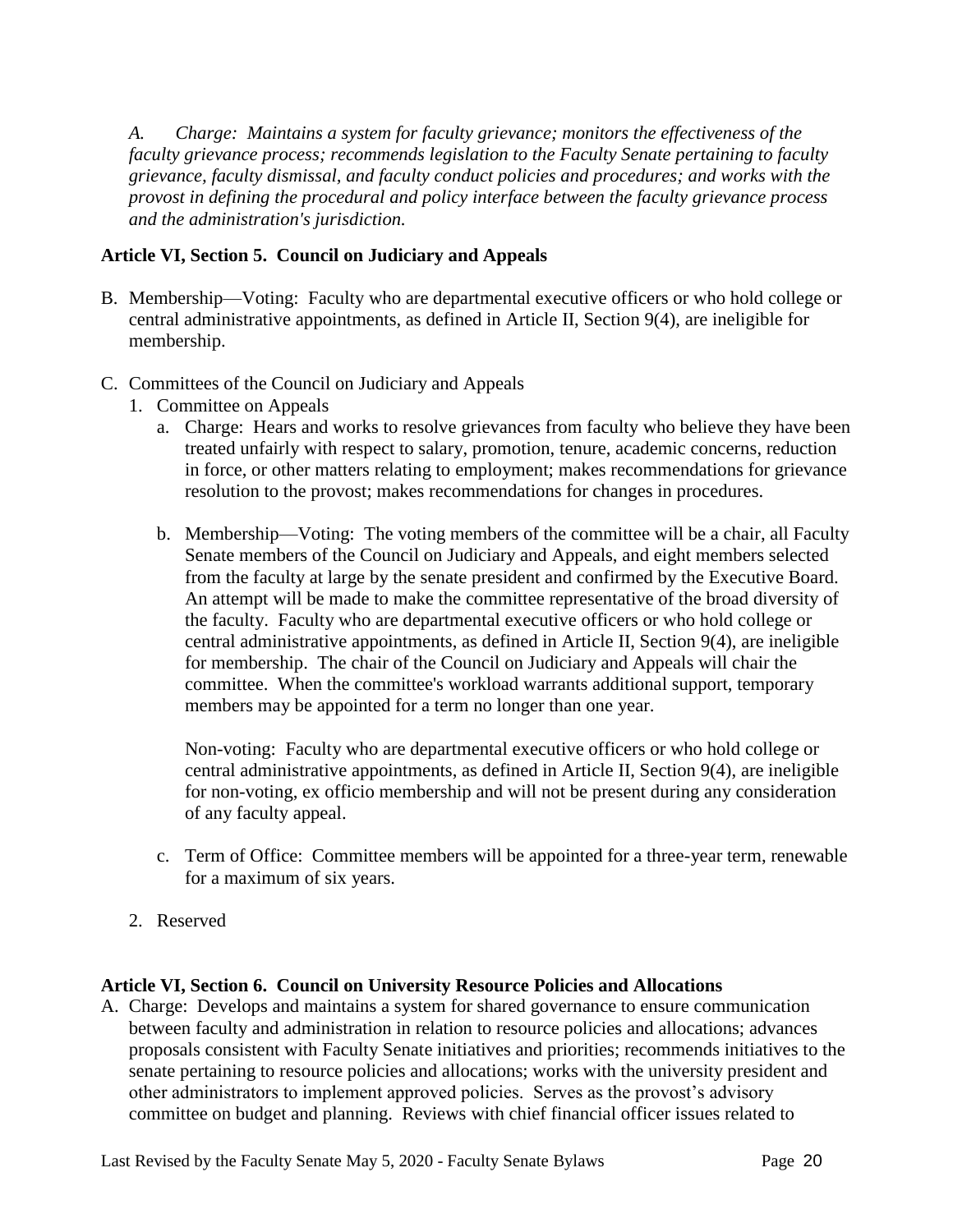finance, reviews budget policy and makes recommendations to the provost. Oversight for information technology and research advisory committees.

- B. Committees of the Council on University Resource Policies and Allocations
	- 1. Committee on Research Planning and Policy
		- a. Charge: Reviews issues of long term and short term importance to the ISU research efforts. Serves as the advisory committee to the vice provost for research, and prepares reports and recommendations on items of importance to the faculty and/or the vice provost for research. The chair also serves on the Research Council (formerly CURIA).
		- a. Membership—Voting: One member from each college plus a chair.
		- b. Non-voting: Non-voting ex-officio member will be the vice-provost for research.
		- c. Term of Office: Committee members will be appointed for a three-year term, renewable for a maximum of six years.
	- 2. Committee on Faculty Compensation
		- a. Charge: The Faculty Compensation Committee has two major charges: To track faculty salaries and annual salary increases at ISU and at our peer institutions and to provide an annual report on the status of faculty salaries to the RPA Council; and (2) to examine and recommend changes to the university policies and procedures for determining annual faculty salary increases and changes in benefits.
		- b. Membership Voting: The chair and 5 faculty senate members.
		- c. Non-voting: Two ex-officio members, one from the Provost's Office and the chair of the RPA Council.
		- d. Liaison: A committee member will also sit on the University Benefits Committee in order to coordinate the activities of these two committees and to represent the Faculty Senate.
		- e. Term of Office: Committee members will be appointed for a three-year term, renewable for a maximum of six years.
	- 3. Committee on Information Technology
		- a. Charge: Represent faculty interests regarding IT; coordinate information of standing and ad hoc IT committees; address IT issues and policies of importance to the faculty and administration; serve in an advisory capacity to the CIO.
		- b. Membership—Voting: The voting members of the committee will be a chair and one representative from each college and from the library; in addition, not more than three members from the general faculty who have expertise in IT matters will be appointed by the Faculty Senate president.
		- c. Non-voting: Non-voting ex-officio member will be the CIO.